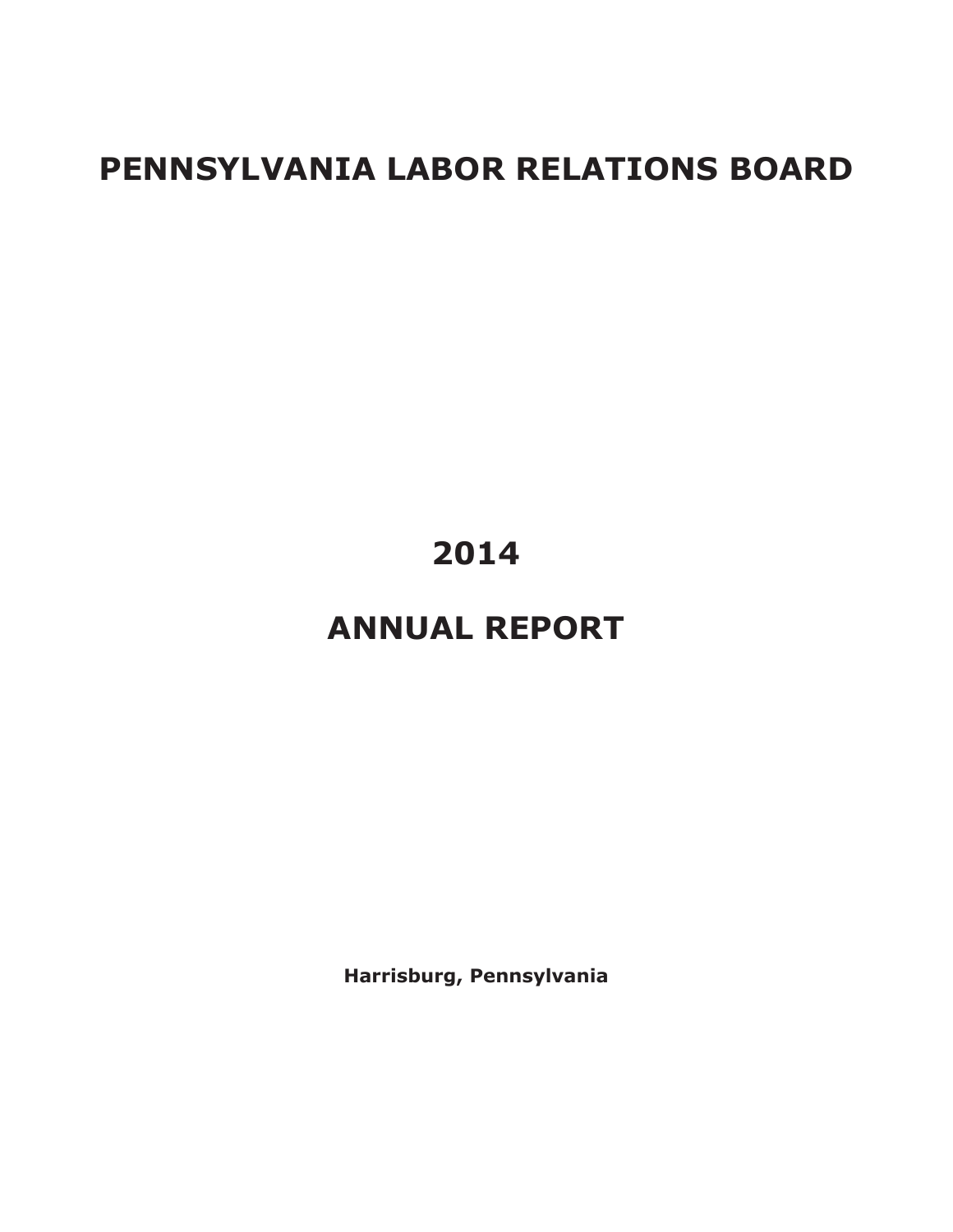**This report was prepared by the staff of the Pennsylvania Labor Relations Board to comply with Section 4(c) of the Pennsylvania Labor Relations Act of 1937, as amended, which requires that the Board notify the governor of its caseload and activities. By limited public distribution of this report, the Board also seeks to provide general information concerning its functions and role in Pennsylvania labor relations. Interpretation of case law should not be construed as official statement of Board policy, and should not be offered as authority for any legal position.**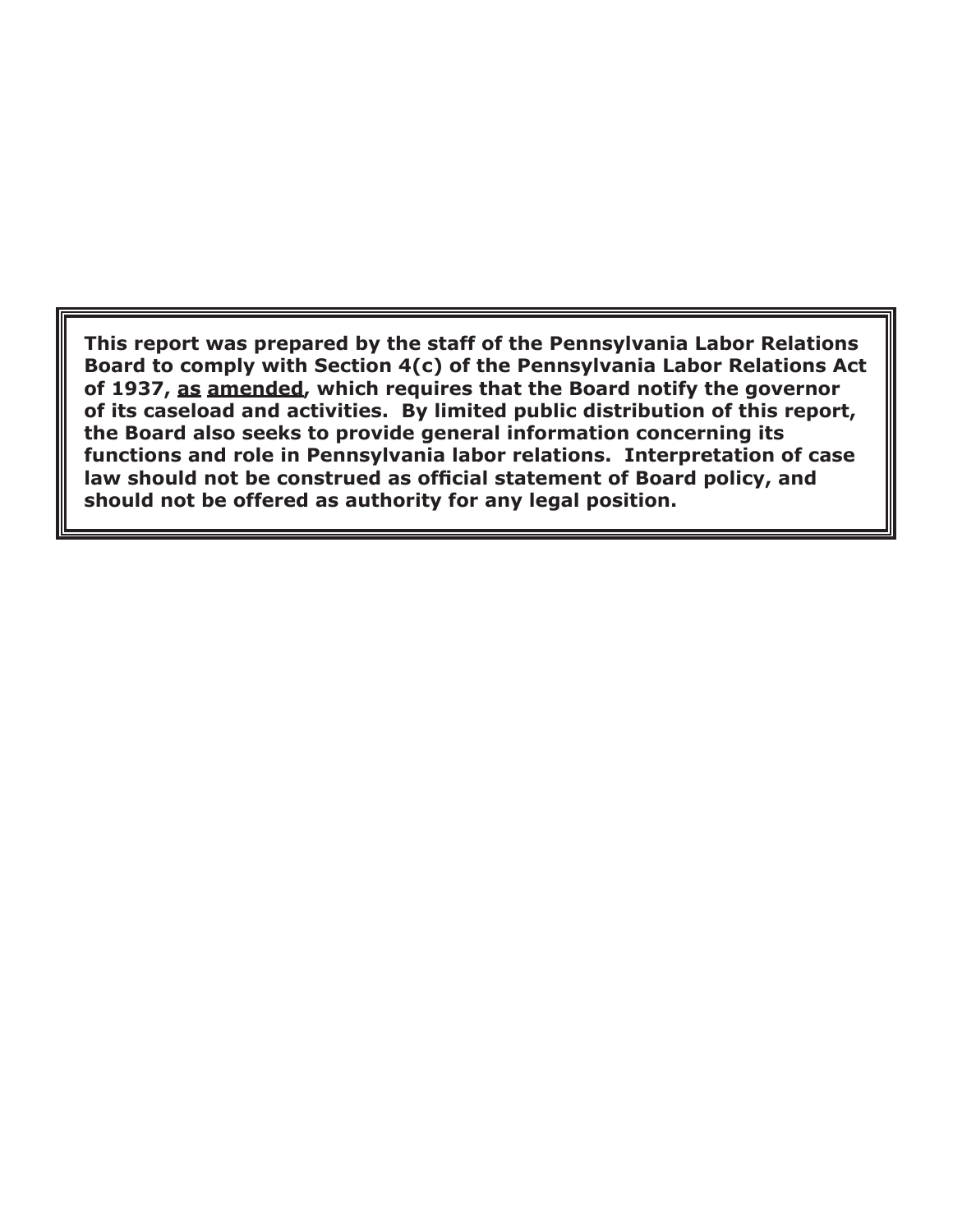# **PENNSYLVANIA LABOR RELATIONS BOARD**

**L. DENNIS MARTIRE**, Chairman **ROBERT SHOOP**, Member **ALBERT MEZZAROBA**, Member

## **Central Office**

418 Labor & Industry Building Seventh and Forster Streets Harrisburg, Pennsylvania 17121

**Larry D. Cheskawich**, Secretary **John B. Neurohr**, Chief Counsel Telephone: 717.787.1091

Pittsburgh Regional Office Piatt Place 301 Fifth Avenue, Suite 320 Pittsburgh, Pennsylvania 15222 **Dennis R. Bachy**, Administrative Officer Telephone: 412.565.5318

*www.dli.pa.gov*

*PA Keyword: labor relations board*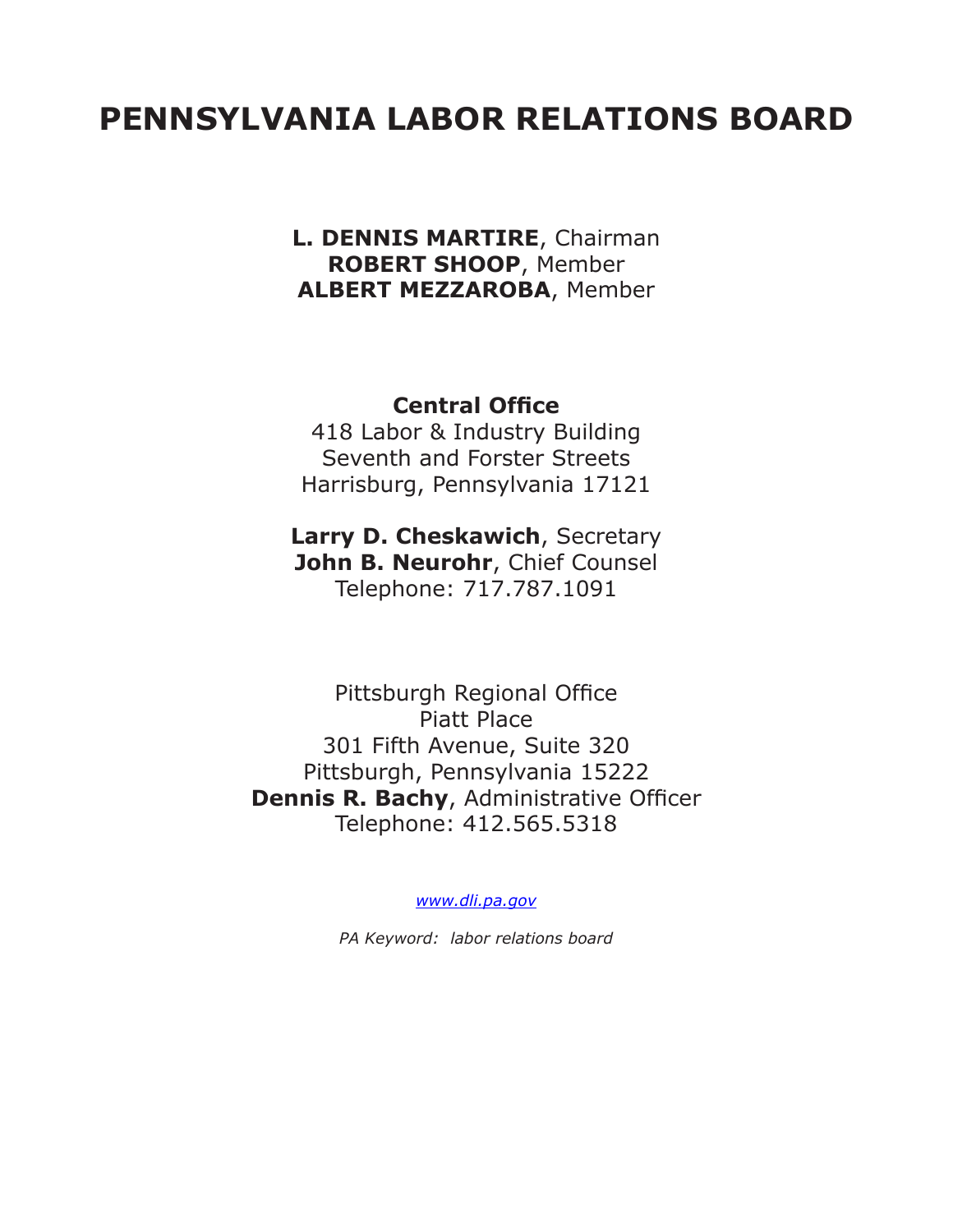## **TABLE OF CONTENTS**

## **INTRODUCTION**

## **PUBLIC EMPLOYE RELATIONS ACT**

| Final Orders Dismissing Exceptions to Administrative Dismissals 13 |  |
|--------------------------------------------------------------------|--|
|                                                                    |  |
|                                                                    |  |
|                                                                    |  |

## ACT 111 OF 1968 (POLICE AND FIREFIGHTER JURISDICTION)

| Final Orders Dismissing Exceptions to Administrative Dismissals  18 |  |
|---------------------------------------------------------------------|--|
|                                                                     |  |
|                                                                     |  |
|                                                                     |  |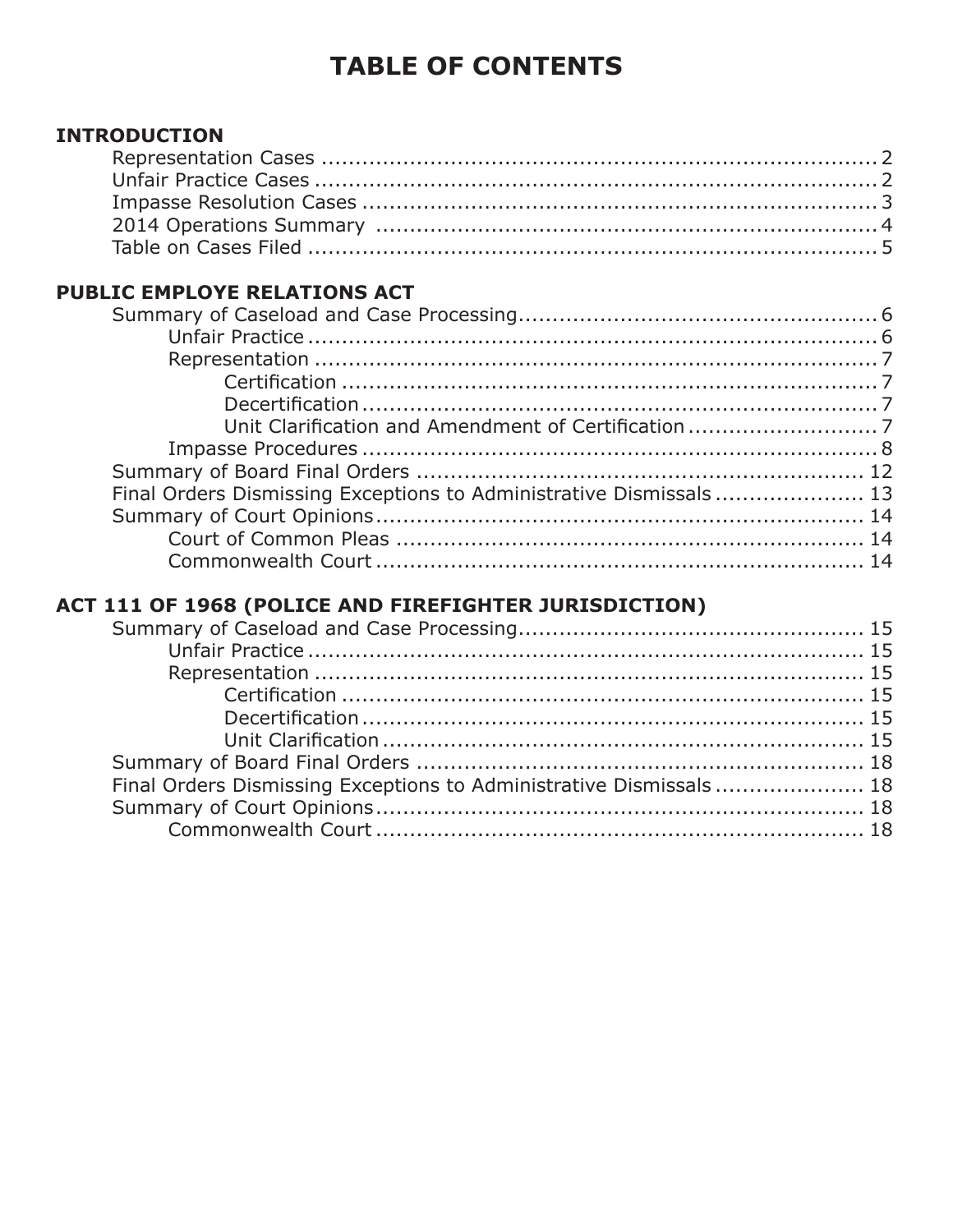#### **APPENDICES**

### **STATISTICS TABLES**

|  | Table 1 Cases Filed by Type of Employer |
|--|-----------------------------------------|
|  |                                         |

## **PUBLIC EMPLOYE RELATIONS ACT**

|         | Table 2 Unfair Practice Cases Concluded,     |
|---------|----------------------------------------------|
|         |                                              |
| Table   | 3 Unfair Practices Found,                    |
|         |                                              |
|         | Table 4 Certification Cases Concluded,       |
|         |                                              |
| Table 6 | Summary of Elections Conducted by the PLRB,  |
|         |                                              |
|         | Table 7 Decertification Cases Concluded,     |
|         | by Method of Disposition and Type of Order11 |
|         |                                              |

## **ACT 111 OF 1968 (POLICE AND FIREFIGHTER JURISDICTION)**

| Table 10 Unfair Practice Cases Concluded,                    |          |
|--------------------------------------------------------------|----------|
| by Method of Disposition and Type of Order16                 |          |
| Table 11 Unfair Practices Found,                             |          |
|                                                              |          |
| Certification, Decertification, and Unit Clarification Cases | Table 12 |
| Concluded, by Method of Disposition and Type of Order 17     |          |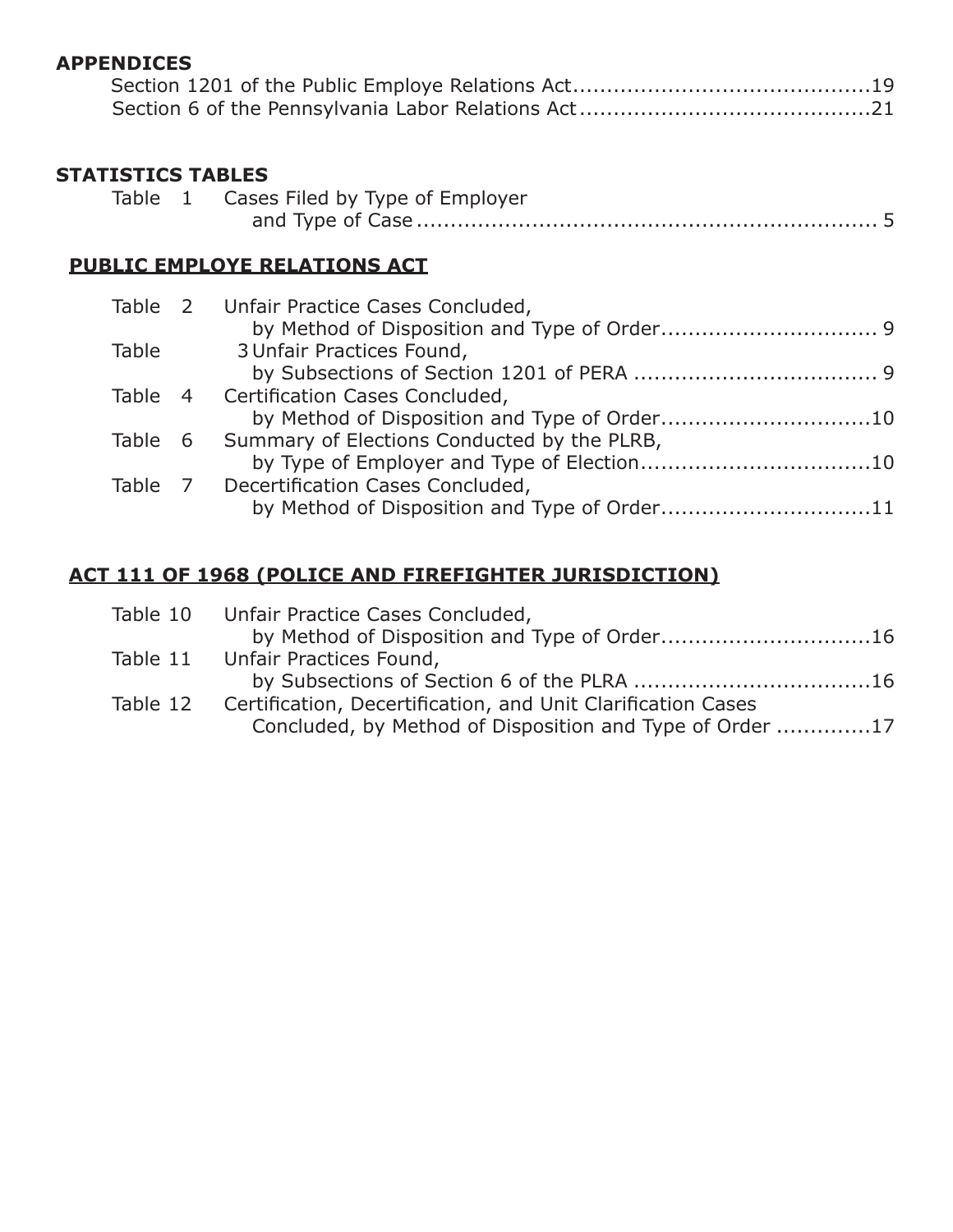## **INTRODUCTION**

This report explains the role and responsibilities of the Pennsylvania Labor Relations Board (PLRB), and outlines its activities during the 2014 calendar year. The report contains summaries of all PLRB final orders, all court opinions involving PLRB cases issued during 2014, discussions and statistical tables on the PLRB's caseload, and its case-processing activities for each of the statutes it administers.

The PLRB administers and enforces four commonwealth laws dealing with labormanagement relations.

The Board is composed of three members who are appointed by the governor and confirmed by the Senate to serve six-year terms, staggered at two-year intervals. While the full-time staff in the central office in Harrisburg and a regional office in Pittsburgh are responsible for day-to-day activities, the three-member Board resolves appeals from staff determinations and establishes overall policy and operating guidelines.

The Pennsylvania Labor Relations Act (PLRA), which created the Board in 1937, encourages the peaceful resolution of private-sector industrial strife and unrest through collective bargaining between employers and their employes and protects employes, employers, and labor organizations engaged in legal activities associated with the collective bargaining process. The Board's private-sector jurisdiction is limited to employers and their employes not covered by the National Labor Relations Act, for the most part only small, local businesses.

Most of the Board's work is in the public sector. The Public Employe Relations Act (PERA), enacted in 1970, extended collective bargaining rights and obligations to most public employes and their employers at the state, county and local government levels, and vested the Board with administrative authority to implement its provisions.

A 1977 decision of the Pennsylvania Supreme Court further expanded the Board's jurisdiction to include representation and unfair practice issues arising from Act 111 of 1968, which granted collective bargaining rights to police officers and firefighters.

Act 88 of 1992 provides bargaining procedures for school employes. Under Act 88, the Board is required to make fact-finding appointments upon the mutual request of the parties at any time, except between notice and conclusion of a strike or during arbitration. The Act provides that either party may request fact-finding not later than 81 days prior to the end of the school fiscal year (June 30), and that the Board must appoint a fact‑finding panel upon receipt of such request. The Board is also empowered to appoint fact-finders within its discretion at other times than the mandated period. The Act also provides that mandatory arbitration will be implemented after a strike has reached the point where 180 days of instruction can no longer be provided by the last day of school or June 15, whichever is later. In these cases, the Board must pay one-half of the costs of the arbitrators.

Although specific provisions may vary, the Board's basic duties are similar in public and private-sector cases. The Board has the responsibility to determine the appropriateness of collective bargaining units, and to certify employe representatives as well as the authority to remedy and prevent unfair labor practices. For public employes, other than police and firefighters, the Board also has a limited role in resolution of collective bargaining impasses.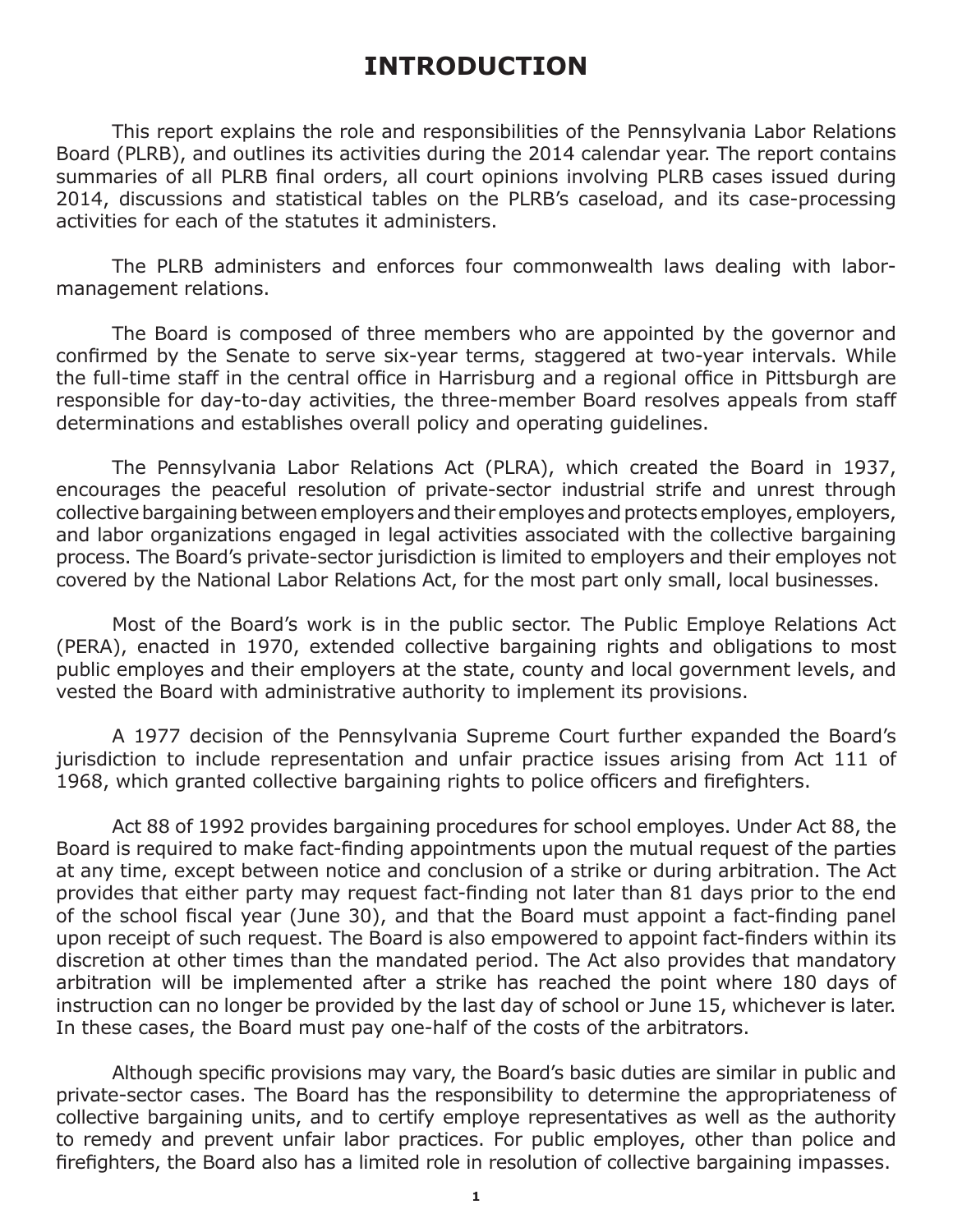#### **Representation Cases**

Under each collective bargaining act, employes may organize in units represented by employe organizations of their own choosing for the purpose of bargaining collectively with their employers concerning wages, hours, and other terms and conditions of employment. Under PERA, units of first-level supervisors may also be organized in order to "meet and discuss" with their employers concerning issues which would be bargainable for other employes. One of the Board's major functions is to determine the appropriateness of these collective bargaining units, based on guidelines established in each act and in relevant case law. The Board also determines whether employes in an appropriate unit wish to be represented by a specific labor or employe organization. This is principally done through the conduct of secret ballot elections. Employes or employe representatives seeking elections must file petitions supported by 30 percent of the employes in the unit.

Units may be certified without conducting elections if an employer does not question either the appropriateness of a unit or the majority status of a petitioning employe organization, and joins with the employe organization to request that the Board certify the proposed unit.

Representatives may be decertified pursuant to the filing of a decertification petition, which must be supported by 30 percent of the employes in the unit, or in the case of an employer- filed petition, by a statement or other evidence of what is referred to as a "substantiated good faith doubt" of the majority status of the representative. The certified representative will lose its bargaining status if it does not receive a majority (50 percent under Act 111) of the valid votes cast in a decertification election, or if it voluntarily decides to relinquish its representative status through the filing of a disclaimer of interest.

Parties may petition the Board under PLRA, PERA, or Act 111 for clarification of whether certain positions should be properly included in a unit. This procedure is frequently applied to determine managerial, supervisory, or confidential status, to allocate newly created positions to appropriate bargaining units, or to merge two or more existing units.

The Board may also amend a previously issued certification to reflect a change in the name of a party or affiliation of an employe representative.

#### **Unfair Practice Cases**

The Board enforces and protects the rights of parties to organize and to bargain collectively through investigation of charges of unfair practices and direction of remedies if such practices are found. Both the Pennsylvania Labor Relations Act and the Public Employe Relations Act outline unfair practices prohibited for employers, employes, or employe organizations. The unfair practice prohibitions in the PLRA are also applied to police, firefighters, and their employers under Act 111.

Since the PLRA and PERA grant similar collective bargaining rights for private-andpublic sector employes, some of their enumerated prohibited practices are similar. For instance, both acts prohibit employers from interfering, restraining, or coercing employes in the exercise of their rights.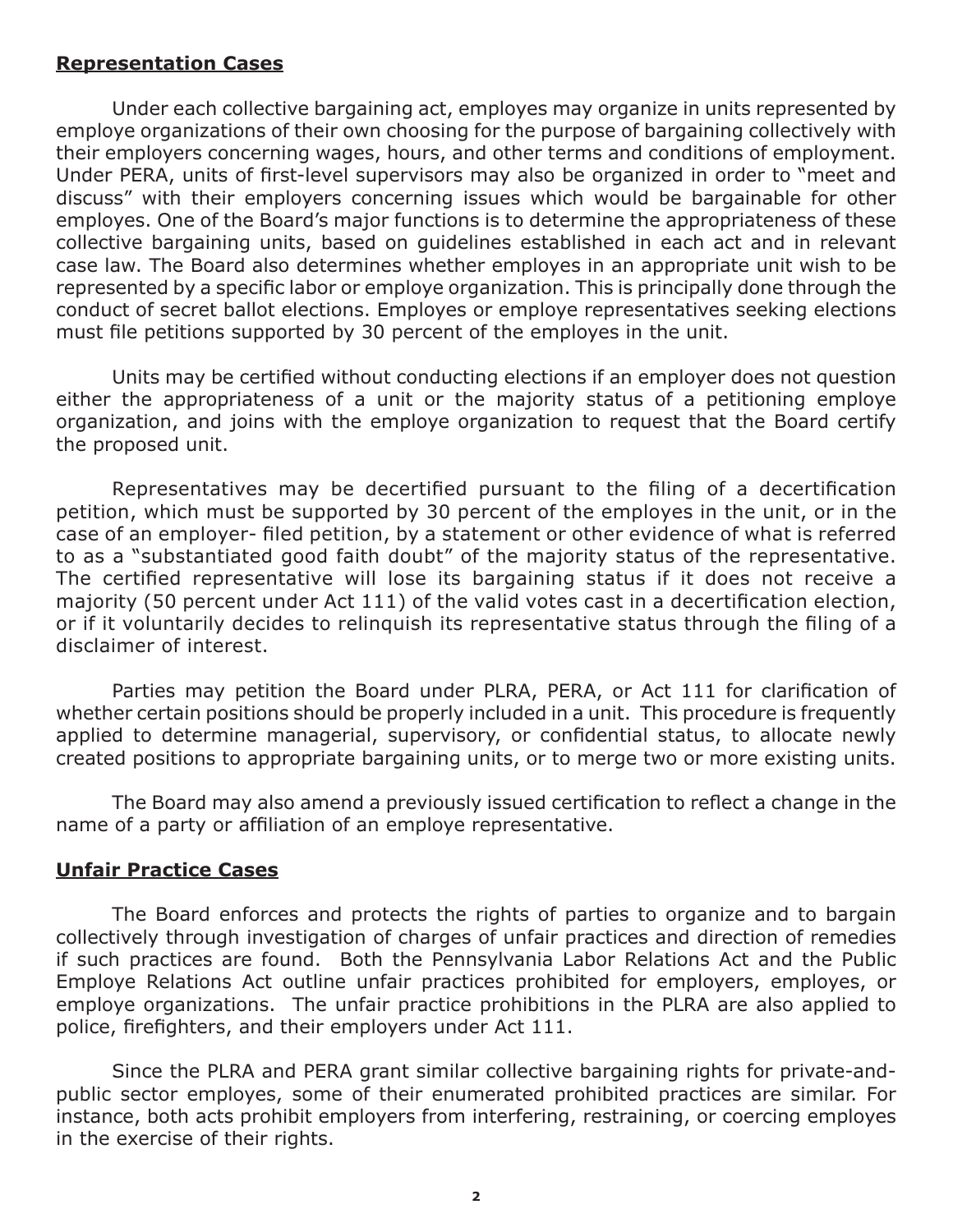Employers may not refuse to bargain, dominate, or interfere with the formation or administration of any employe organization, or discriminate against employes because of union activity. The enumerated employe's or employe organization's unfair practices in both acts restrict similar interference and unlawful restraints that could occur in bargaining relations with employers or in dealing with individual employes.

The Board's rules and regulations authorize the secretary of the Board to issue complaints in unfair practice charges when, upon review, it is determined that a sufficient cause of action is stated in the charge. After a complaint is issued, the case may be assigned directly to a hearing or to a conciliator for further investigation or discussions between the parties for the purpose of arriving at a settlement of the case short of a formal hearing. Should the settlement effort fail, or should the case contain issues and circumstances which appear not to be amenable to a negotiated settlement, the case will go to a formal hearing.

At the hearing, a representative of the party filing the charge will prosecute the case before a PLRB hearing examiner. The Board does not provide legal counsel for individuals who have filed charges of unfair practices. The parties present testimony, examine, and cross-examine witnesses and introduce evidence concerning the charge. A stenographic record is made of the hearing.

Upon conclusion of a hearing, the hearing examiner will issue a proposed decision and order containing a statement of the case, findings of fact, conclusions of law, and an order either dismissing or sustaining the charge to the parties. If the charge is sustained, appropriate actions to remedy the effect of the unfair practice, including reinstatement of employes discharged in violation of one of the acts, with or without back pay, may be ordered. The Board has the authority to petition the courts for the enforcement of such orders, and for appropriate temporary relief or restraining orders.

#### **Impasse Resolution Cases**

The Board has limited powers relating to bargaining impasses between employers and employes under the Public Employe Relations Act and Act 88 of 1992.

Both PERA and Act 88 provide for mandatory mediation of bargaining impasses under the auspices of the Pennsylvania Bureau of Mediation. After the exhaustion of mediation, the Board has the discretion under both PERA and Act 88 to appoint a fact-finding panel to make findings and recommendations for resolving the dispute if it finds that the issues and circumstances in the case are such that fact-finding would be beneficial. In Act 88 cases, all of which involve school employes, the Board is also directed to make fact-finding appointments under certain circumstances.

The Board submits arbitration panels to assist parties in the selection of neutral arbitrators for interest arbitrations authorized under PERA to resolve bargaining issues involving employes who do not have the right to strike.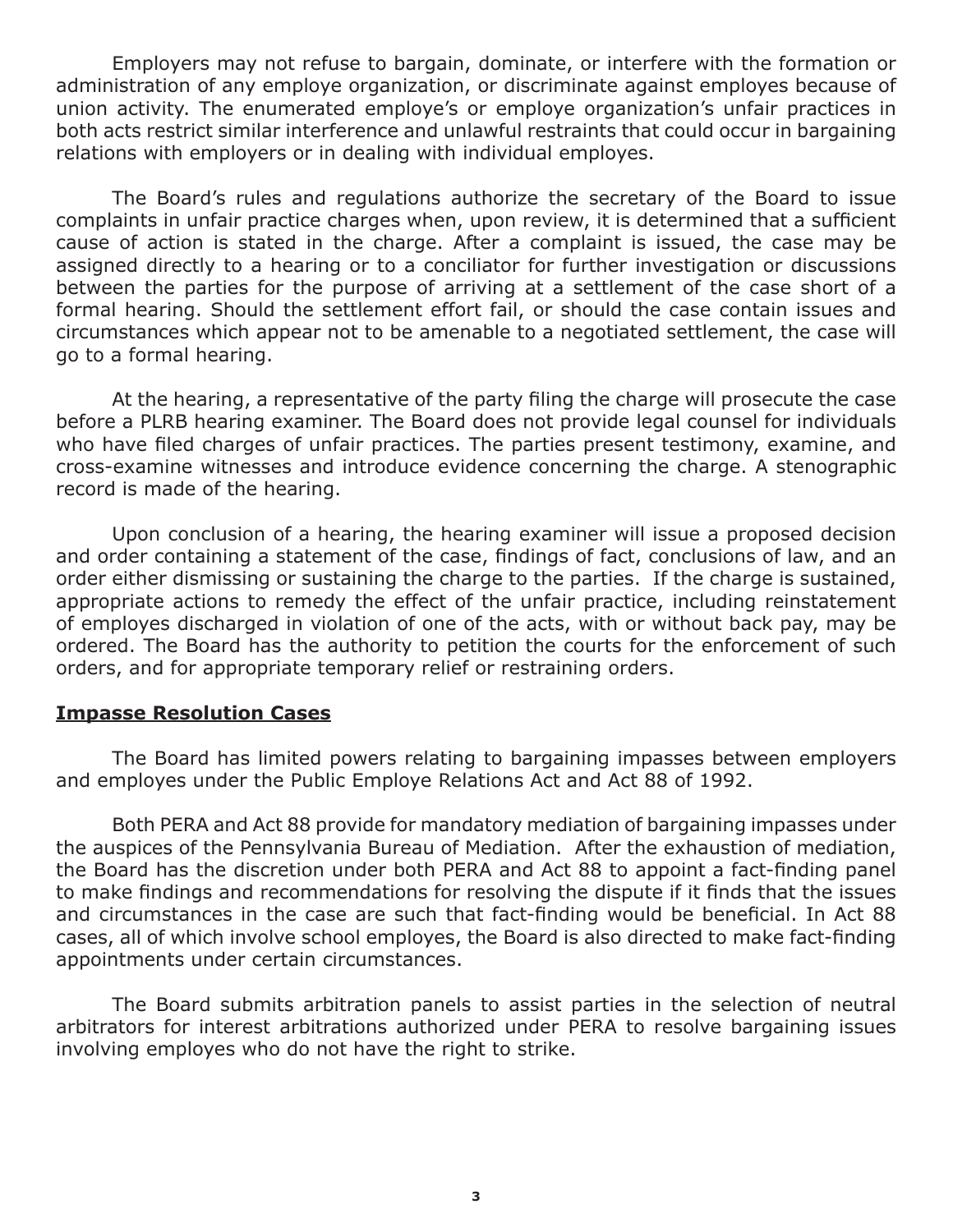#### **2014 Operations Summary**

Since the enactment of the Public Employe Relations Act in 1970, the majority of all cases filed with the Board each year have been under this Act.

In 2014, there were 601 cases filed, including 421 cases under PERA, 129 cases under Act 111, 12 cases under the Pennsylvania Labor Relations Act, and 39 cases under Act 88 of 1992.

Charges of unfair practices were 66 percent of total filings in 2014; representation, decertification, and unit clarification cases constituted 19 percent of the caseload in 2014.

In 2014, municipalities had the highest percentage of cases filed with 34 percent. After municipalities, school districts were the second largest source of filings with 30 percent, while counties accounted for 17 percent of cases. About seven percent of cases filed involved the commonwealth. Table 1 shows overall figures for cases filed by type of employer and type of case.

There were 39 elections conducted in 2014, 75 percent of which were pursuant to the Public Employe Relations Act. Approximately 8 percent of elections conducted during 2014 were held within 60 days from filing the petition. An additional 74 percent of elections were conducted within 120 days from filing.

Detailed breakdowns of cases filed and information on cases concluded are contained in the sections of this report pertaining to activity under each statute. Act 88 information is presented in the section on the Public Employe Relations Act. The Board concluded 393 charge cases, 60 representation cases, and 133 combined unit clarification, amendment of certification and decertification cases in 2014.

In addition to statistical information on the Board's activity under each statute, this report contains brief summaries of final orders issued by the Board and court opinions issued during 2014 relating to Board cases. Citations for the Board's final orders are given as the Board's case number, and the volume and page number of the Pennsylvania Public Employee Reporter (PPER). Court opinions are cited to PPER and, at the appellate level, the appropriate court citation is included if available. Concluded cases are those which have been closed prior to reaching the final order stage and those in which a final order has been issued. Not all cases which are shown as concluded by final order are closed, as there are court appeals or enforcement actions pending in some of them.

The reader should be careful to note that appellate developments for Board decisions covered by this report show only those decisions issued during the reporting period. Further developments will be contained in subsequent reports.

The court case summaries are informational only, and should not be relied upon for legal research.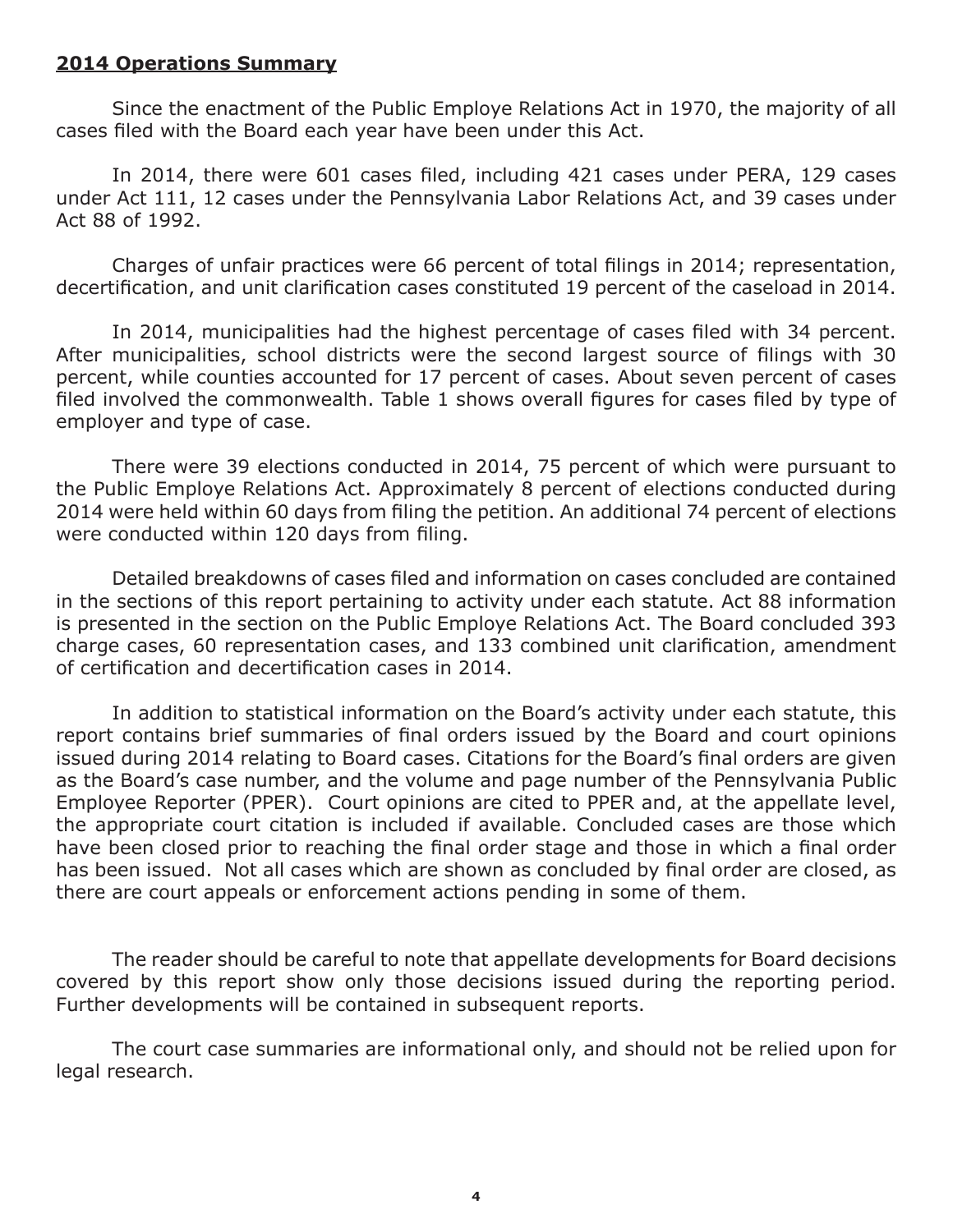## CASES FILED BY TYPE OF EMPLOYER AND TYPE OF CASE: 2014

| <b>Type of</b><br><b>Employer</b> | All<br><b>Cases</b> | <b>Unfair</b><br><b>Practice</b> | Representation | <b>Unit</b><br><b>Clarification</b> | <b>Decertification</b> | Others*        |
|-----------------------------------|---------------------|----------------------------------|----------------|-------------------------------------|------------------------|----------------|
| Authorities                       | 30                  | 19                               | 6              | 1                                   | 0                      | $\overline{4}$ |
| Commonwealth                      | 40                  | 28                               | 0              | 11                                  | 0                      | 1              |
| Counties                          | 102                 | 40                               | 7              | $\overline{7}$                      | $\overline{2}$         | 46             |
| <b>Higher Education</b>           | 10                  | 9                                | 1              | $\mathbf 0$                         | 0                      | $\mathbf 0$    |
| Municipalities                    | 203                 | 157                              | 23             | 16                                  | $\overline{4}$         | 3              |
| Non-Profit                        | 9                   | 7                                | 0              | $\overline{2}$                      | 0                      | $\mathbf 0$    |
| Private Sector                    | 12                  | 9                                | $\overline{2}$ | $\overline{0}$                      | 1                      | $\overline{0}$ |
| <b>School Districts</b>           | 183                 | 114                              | 6              | 21                                  | 3                      | 39             |
| Non-Employers                     | 12                  | 11                               | $\overline{0}$ | $\mathbf 0$                         | 0                      | 1              |
| <b>Total</b>                      | 601                 | 394                              | 45             | 58                                  | 10                     | 94             |

\*Includes fact-finding, interest arbitration and Act 88 cases.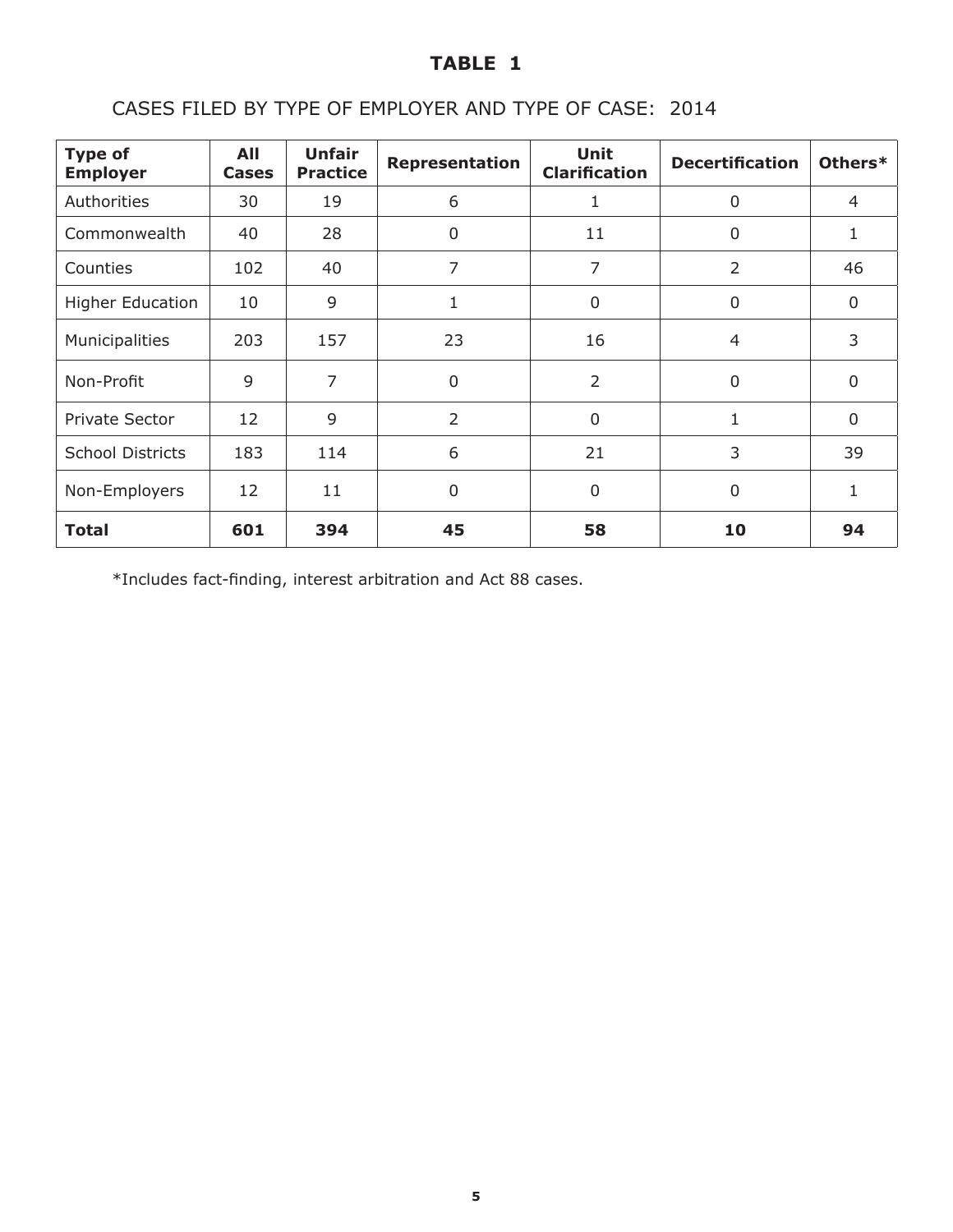## **PUBLIC EMPLOYE RELATIONS ACT**

#### **SUMMARY OF CASELOAD AND CASE PROCESSING**

 In 2014, there were 421 cases filed under the Public Employe Relations Act, including 275 unfair practice charges, 31 certification petitions, seven decertification petitions, 53 unit clarification or amendment of certification petitions, six fact‑finding cases, one other and 48 arbitration cases.

In 2014, there were 39 cases filed under Act 88 of 1992, all of which were initiated as fact-finding requests. Thirty-eight total fact-finding appointments were made, the majority being Act 88.

There were 393 PERA cases concluded in 2014, including 286 unfair practice cases, 45 certification cases, 11 decertification cases, and 51 unit clarification or amendment of certification cases.

#### **Unfair Practice**

Of the 275 unfair practice cases alleging violations of the provisions of the Public Employe Relations Act in 2014, 11 were filed against employe organizations.

Some charges are filed against employe organizations by individuals alleging violations of the union's duty of fair representation. These must be dismissed for lack of jurisdiction, because the Pennsylvania Supreme Court has held that such actions do not constitute a violation of PERA. See Ziccardi v. Commonwealth of Pennsylvania, Department of General Services, et al., 500 Pa. 326, 456 A.2d 979 (1982), and Narcotics Agents Regional Committee, FOP, Lodge No. 74 v. AFSCME and the Commonwealth of Pennsylvania, 780 A.2d 863 (PA Cmwlth 2001).

Table 2 provides statistical summaries of the disposition of unfair practice cases concluded in 2014. Information is presented on the number of cases concluded by the three general types of dispositions possible: Sustention, dismissal, and withdrawal. The disposition categories are then subdivided by the type of order concluding the case.

Table 3 shows the subsections of Section 1201 cited as violated in the cases concluded by an unfair practice finding. (See Appendix I for specific unfair practices listed in Section 1201 of PERA).

Many of the withdrawals reflect the Board's efforts to conciliate unfair practice cases which may be amenable to resolution. The Board has found that conciliation affords the parties an opportunity to arrive at mutually agreed upon solutions to problems without the expense and time required in litigation.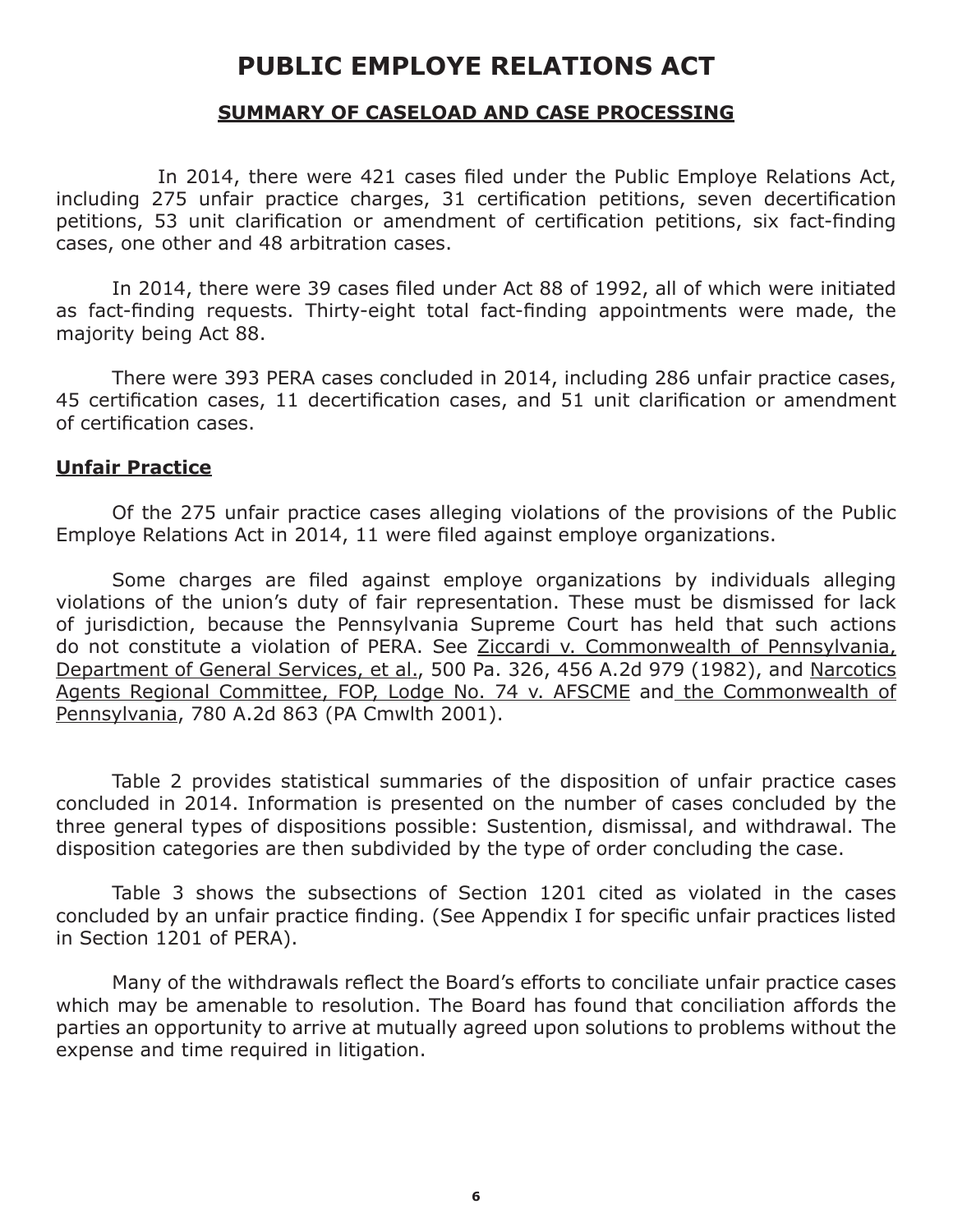#### **Representation**

The PLRB receives four basic types of representation cases: (1) cases requesting the certification of an employe representative; (2) cases requesting the decertification of a previously certified employe representative; (3) cases requesting clarification of whether certain classifications should be included within a certain certified unit; and (4) cases requesting an amendment to a certification to reflect a change in the name or affiliation of a certified employe representative.

The following sections address the PLRB's caseload and case processing activities for each of the four types of representation cases.

#### *Certification*

In 2014, 31 PERA certification cases were filed, including six from school districts, seven from counties, 11 from municipalities, six from authorities, and one from higher education.

Table 4 provides a summary of the disposition of the certification cases concluded in 2014. The data shows that representatives were certified in 30 units and 15 cases were dismissed or withdrawn. Cases are dismissed based on election results or administratively. Administrative dismissals in certification cases are commonly based on one of two reasons: (1) the petitioner requests a unit which is inappropriate under the Act and/or under Board standards; or (2) the petition is untimely filed under the Act (e.g., when a challenging petition is filed at a time other than during the "window period" contained in the Act).

In 2014, the PLRB conducted certification elections under PERA in 25 cases. There were two elections in decertification cases.

#### *Decertification*

In 2014, seven petitions were filed for decertification under PERA. Table 7 shows the breakdown of decertification cases concluded.

## *Unit Clarification and Amendment of Certification*

In 2014, 53 petitions were filed under PERA for unit clarification and amendment of certification. Of this total, 21 were from school districts, 12 from municipalities, 10 from the commonwealth, seven from counties, two from non-profits, and one from an authority.

Table 7 shows the breakdown of cases concluded through unit clarifications and amendments of certification.

When parties jointly petition to have a unit clarified, or the PLRB is able to obtain a stipulated agreement between the parties regarding a unit clarification question, the need to hold a hearing is eliminated.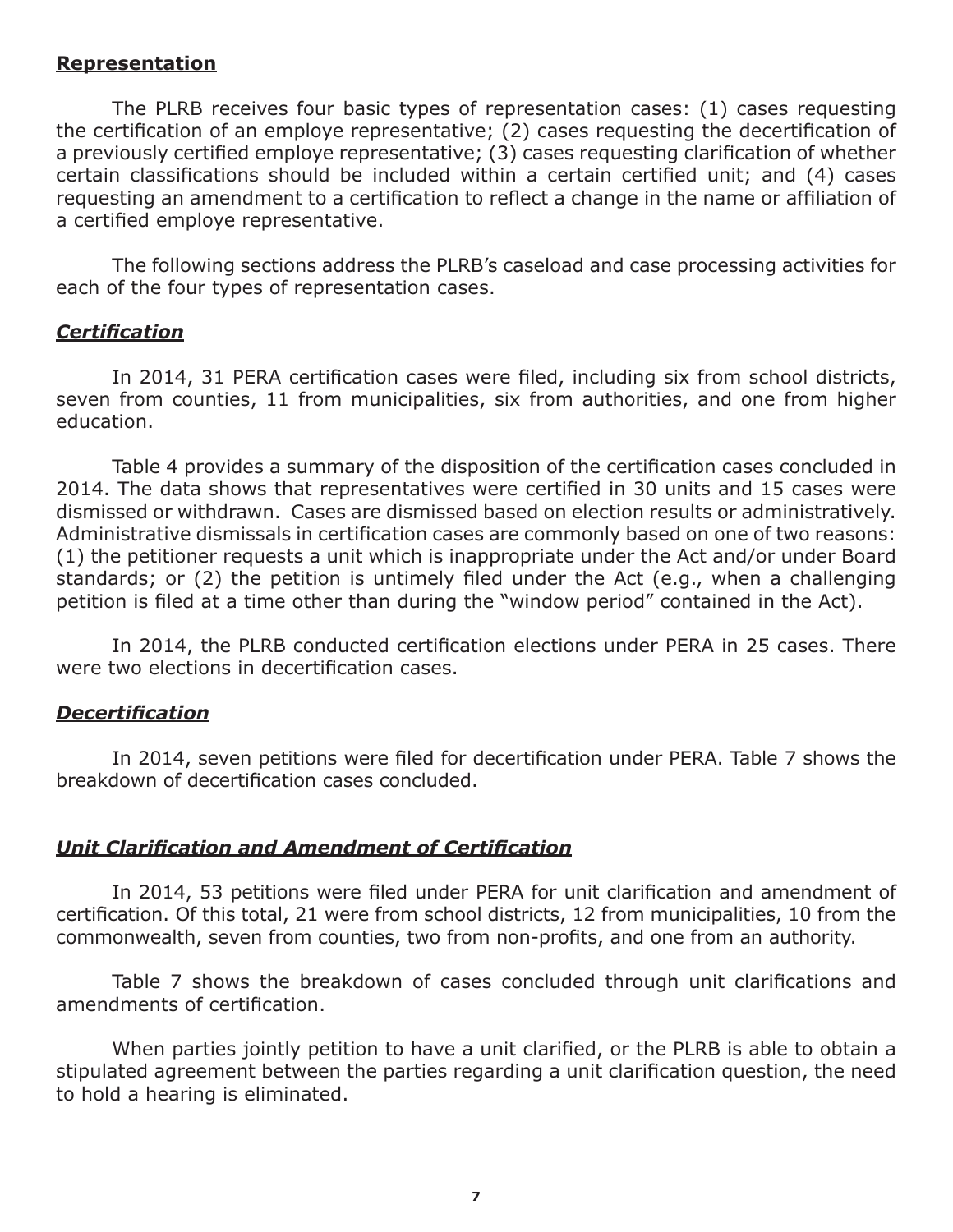#### **Impasse Procedures**

Article VIII of PERA requires the PLRB's involvement in two types of impasse resolution procedures. The first of these is fact-finding. Under Section 802, the Board has the discretion to appoint fact-finders for the purpose of settling bargaining negotiations that have reached impasse.

Although the language of the statute refers to "panels", in almost all cases the Board has appointed a single fact-finder. Once a fact-finder has been appointed, he or she holds hearings, following which, if the impasse has not been settled, the fact-finder issues a report to the parties, containing findings of fact and recommendations. The parties then have 10 days either to accept or reject the report. If either party rejects the report, it is published and the parties again will have 10 days to accept or reject it.

In July of 1992, Act 88 was enacted, which transferred the authority for making fact-finding appointments in school cases from PERA to the new act. As noted in other sections of this report, Act 88 provides for mandatory appointment of fact-finders in certain circumstances, in addition to discretionary appointment as had been provided in PERA. Most of the Board's fact-finding activity is currently being carried out pursuant to Act 88. In 2014, the Board made appointments in 38 of the 45 requests made of it for a fact-finder.

Fact-finding under PERA is limited because of the impact of the 1992 decision of the Pennsylvania Supreme Court, which held that the Board lacks authority to appoint fact- finders later than 130 days prior to the employer's budget submission date (City of Philadelphia v. Pennsylvania Labor Relations Board, 614 A.2d 213, 23 PPER ¶ 23186 (1992)).

The other responsibility with which the Board is charged under Act 88 is that of partial payment of costs of mandatory non-binding arbitration. Act 88 provides that for mandatory arbitration, the commonwealth shall pay one-half of the cost of the arbitrators, with the remaining one-half to be divided equally between the parties.

The Board's other impasse resolution function involves the interest arbitration procedures outlined in Section 806 of the Act for critical service employes. When arbitration panels are required in negotiations involving these employes, each party i.e., the employer and the employe representative selects one member, who in turn select a third, neutral member. If the arbitrators representing the parties cannot agree upon a third arbitrator, they request a list of seven candidates from the Board. Each party, starting with the employer, then strikes from the list until one person is left and this remaining person serves as the neutral arbitrator. Whether the neutral is selected from a Board-submitted list or by the parties, the PLRB is responsible for compensating the neutral for his or her involvement.

The Board issued arbitration panels in 47 cases in 2014. 24 of those cases involved court employes, and 23 cases involved prison units.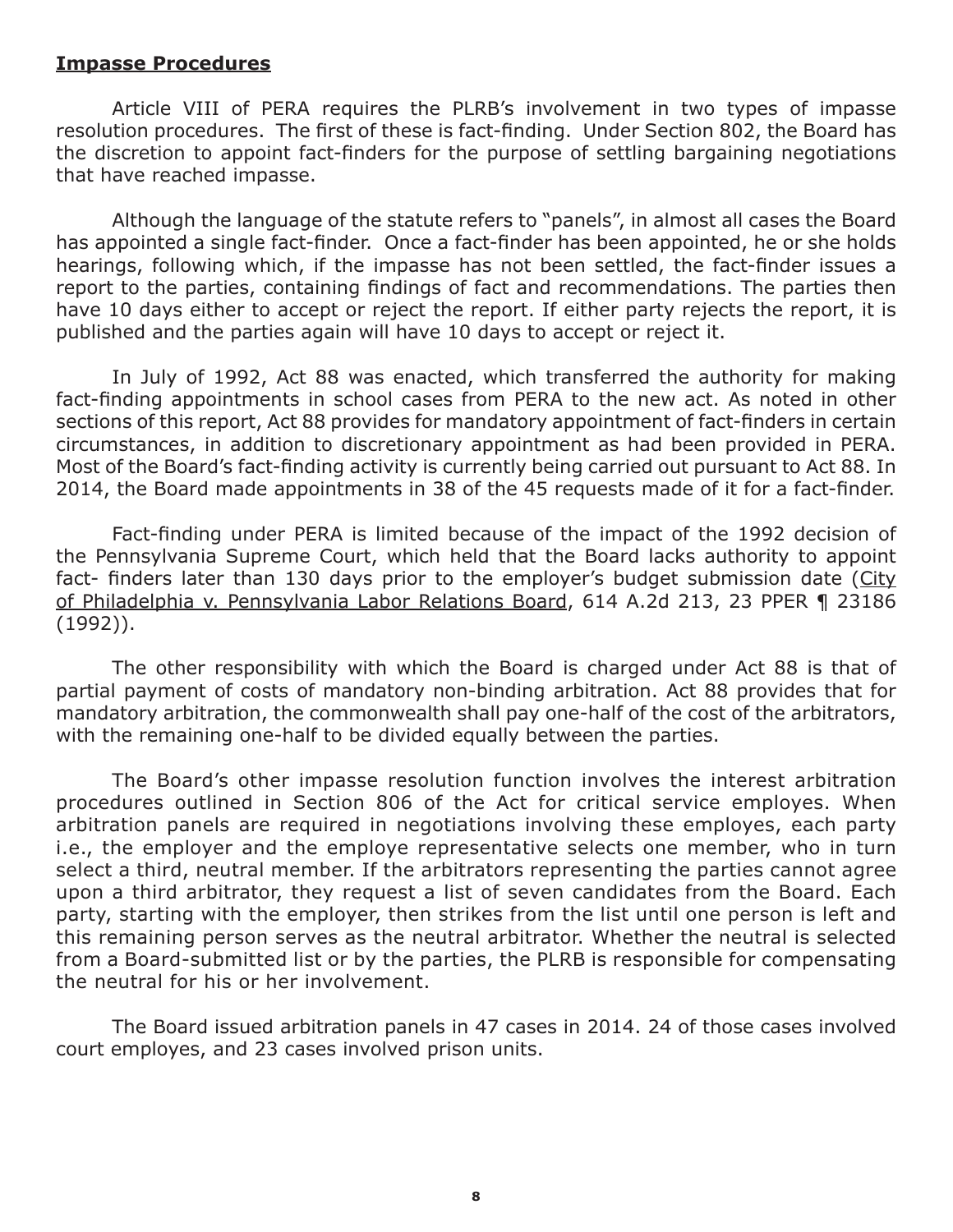#### PUBLIC EMPLOYE RELATIONS ACT

#### UNFAIR PRACTICE CASES CONCLUDED, BY METHOD OF DISPOSITION AND TYPE OF ORDER: 2014

| <b>Cases Sustained (Unfair Practice Found):</b> |               | 16  |
|-------------------------------------------------|---------------|-----|
| By Board Order                                  | $\mathcal{P}$ |     |
| By Hearing Examiner Order                       | 12            |     |
| By Miscellaneous Order                          | $\mathcal{P}$ |     |
| <b>Cases Dismissed:</b>                         |               | 75  |
| By Administrative Dismissal                     | 9             |     |
| By Board Final Order                            | $\mathcal{P}$ |     |
| By Hearing Examiner Order                       | 11            |     |
| By No Complaint Letter                          | 44            |     |
| By Proposed Order of Dismissal                  | 1             |     |
| By Nisi Order                                   | 8             |     |
| <b>Cases Withdrawn by Nisi Order</b>            | 194           | 194 |
| <b>Consent Order</b>                            | 1             | 1   |
| <b>Total Number of Cases Concluded</b>          |               | 286 |

#### **TABLE 3**

#### PUBLIC EMPLOYE RELATIONS ACT

### UNFAIR PRACTICES FOUND, BY SUBSECTIONS OF SECTION 1201 OF PERA: 2014

| Specific subsection(s) Cited in Charges<br>Sustained: |    |
|-------------------------------------------------------|----|
| (a)(1)                                                |    |
| $(a)(1)$ and $(5)$                                    | 12 |
| (a)(5)                                                |    |
| $(a)(1)$ and $(8)$                                    |    |
| <b>Total Charges Sustained</b>                        | 15 |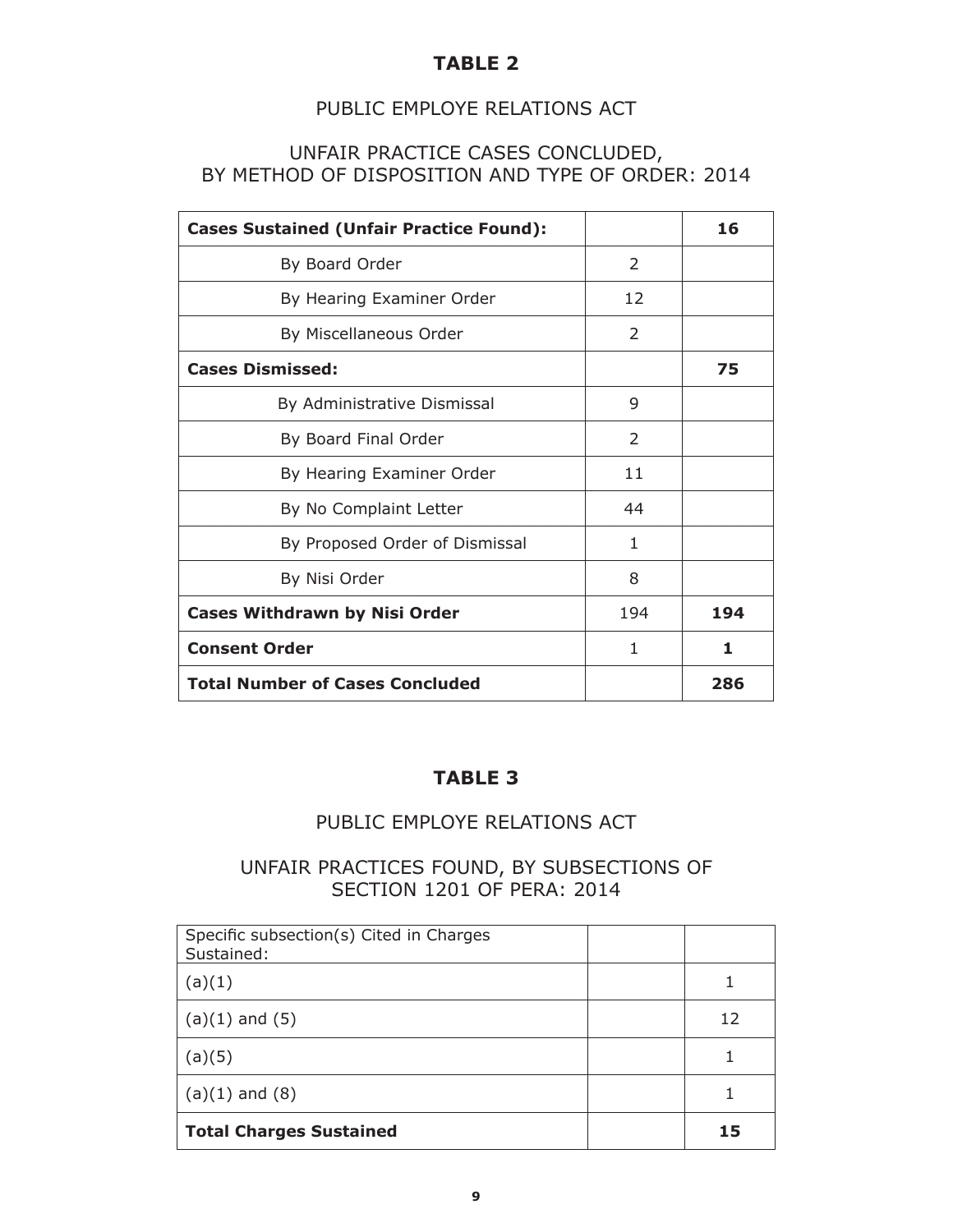#### PUBLIC EMPLOYE RELATIONS ACT

#### CERTIFICATION CASES CONCLUDED, BY METHOD OF DISPOSITION AND TYPE OF ORDER: 2014

| Method of Disposition, by Type of Order       |               | <b>Totals</b> |
|-----------------------------------------------|---------------|---------------|
| <b>Cases Concluded by Unit Certification:</b> |               |               |
| By Certification of Representative            | 5             |               |
| By Nisi Order                                 | 25            | 30            |
| <b>Cases Dismissed:</b>                       |               |               |
| By Administrative Dismissal                   | $\mathcal{L}$ |               |
| By Nisi Order                                 | 5             |               |
| <b>Cases Withdrawn by Nisi Order</b>          | 6             | 8             |
| <b>By Order</b>                               | $\mathcal{L}$ |               |
| <b>Total Number of Cases Concluded</b>        |               | 45            |

#### **TABLE 6**

## PUBLIC EMPLOYE RELATIONS ACT

#### DECERTIFICATION CASES CONCLUDED, BY METHOD OF DISPOSITION AND TYPE OF ORDER: 2014

| Method of Disposition, by Type of Order    |   | <b>Totals</b> |
|--------------------------------------------|---|---------------|
| <b>Cases Concluded by Decertification:</b> |   |               |
| By Nisi Order                              | 6 | 6             |
| <b>Cases Dismissed:</b>                    |   | 5             |
| By Nisi Order of Withdrawal                |   |               |
| By Administrative Dismissal                | 4 |               |
| <b>Total Number of Cases Concluded</b>     |   |               |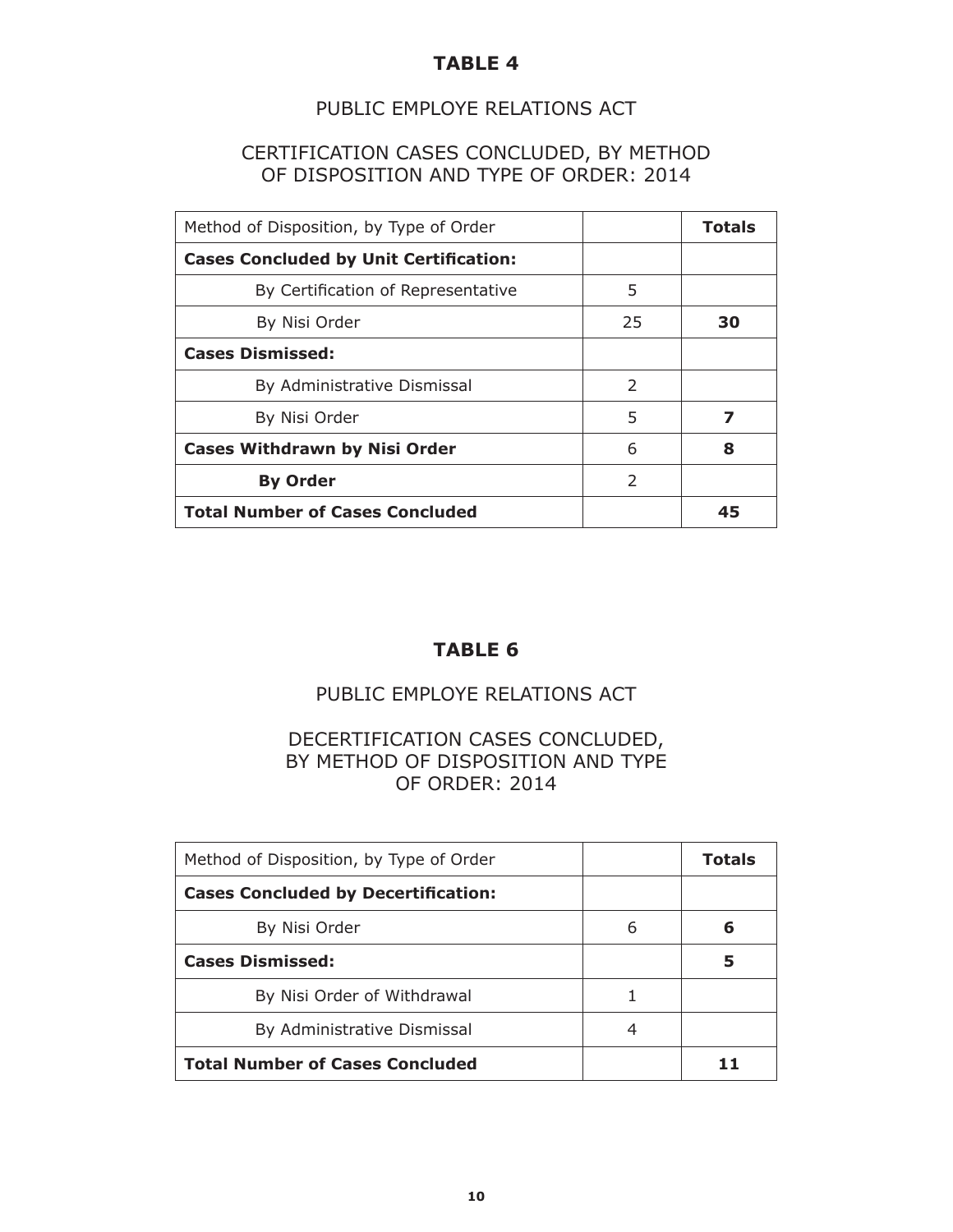### PUBLIC EMPLOYE RELATIONS ACT

#### UNIT CLARIFICATION AND AMENDMENT OF CERTIFICATION CASES CONCLUDED, BY METHOD OF DISPOSITION AND TYPE OF ORDER: 2014

| Method of Disposition, by Type of Order                         |    | <b>Totals</b> |
|-----------------------------------------------------------------|----|---------------|
| <b>Cases Concluded by Unit Clarification:</b>                   |    |               |
| By Hearing Examiner Order                                       | 5  |               |
| By Nisi Order                                                   | 26 | 31            |
| <b>Cases Concluded by Amendment of</b><br><b>Certification:</b> |    |               |
| By Nisi Order                                                   | 3  | 3             |
| <b>Cases Dismissed:</b>                                         |    |               |
| By Administrative Dismissal                                     | 4  |               |
| By Hearing Examiner Order                                       | 1  |               |
| By Board Order                                                  | 1  | 6             |
| <b>Cases Withdrawn by Nisi Order</b>                            | 11 | 11            |
| <b>Total Number of Cases Concluded</b>                          |    | 51            |

In 2014, the PLRB conducted 27 elections under PERA. 25 involved representation matters, two pertained to decertification.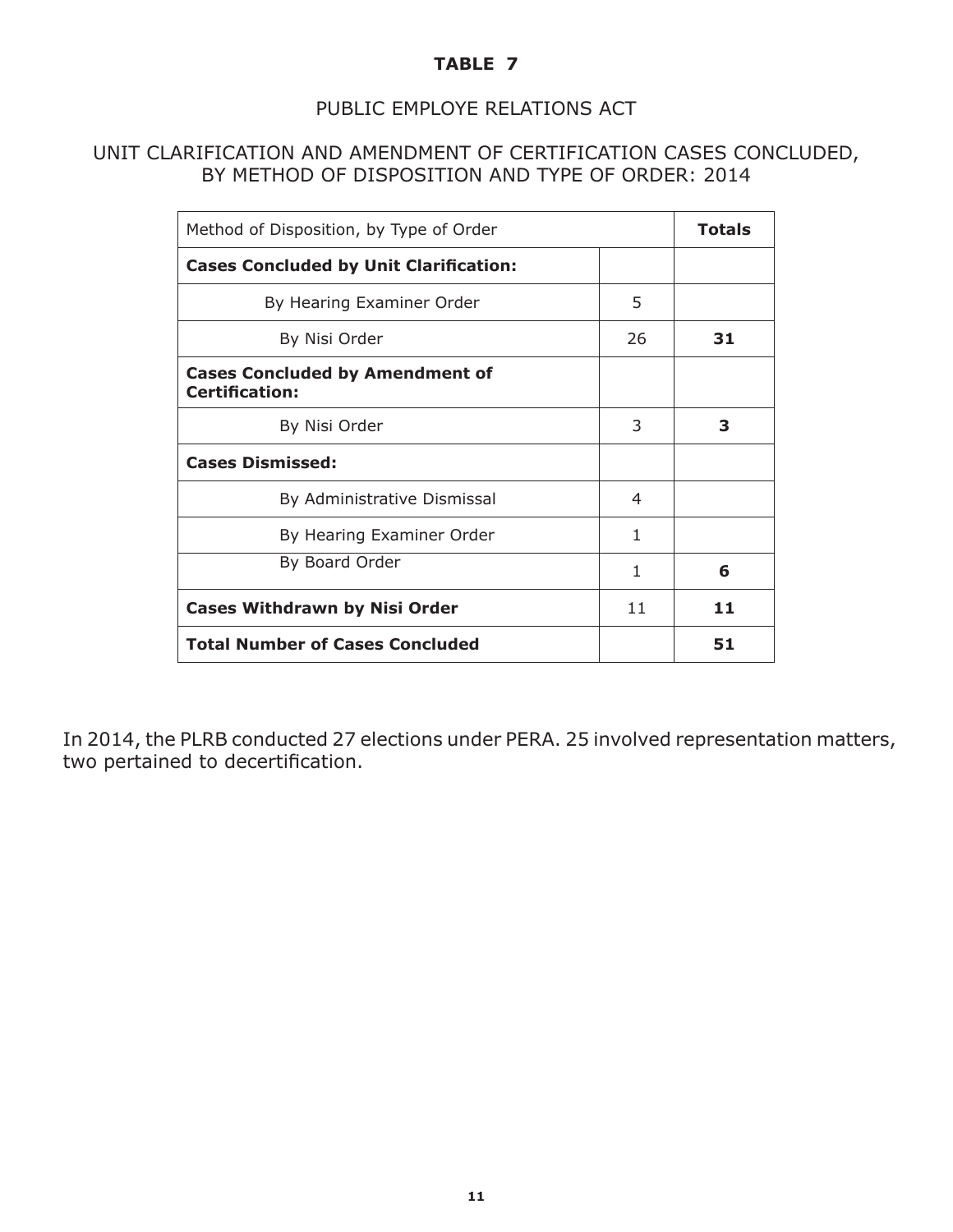#### **Public Employe Relations Act: Summary of Board Final Orders**

Pocono Mountain Education Support Professionals PSEA/NEA v. Pocono Mountain School District, PERA-C-12-94-E, 45 PPER 80 (Final Order, January 21, 2014). Board held that the hearing examiner did not err in concluding that the school district violated Section 1201(a)(1), (5) and (8) of PERA by failing to comply with a grievance arbitration award reinstating a bus driver.

Teamsters Local 776 v. Susquehanna Township School District, PERA-C-12-354-W, 45 PPER 95 (Final Order, March 18, 2014). The Board upheld the hearing examiner's determination that the school district violated Section 1201(a)(1) and (5) by refusing to process a grievance.

Pennsylvania Liquor Enforcement Association v. Commonwealth of Pennsylvania Pennsylvania State Police Bureau of Liquor Control Enforcement, PERA-C-13-1-E, 45 PPER 99 (Final Order, April 15, 2014). The Board affirmed the hearing examiner's finding that the employer violated its duty to impact bargain over discipline for erratic driving after lawfully implementing automatic vehicle location devices.

Shaler Area Education Association PSEA/NEA v. Shaler Area School District, PERA-C-10-408-W, 46 PPER 51 (Final Order, May 20, 2014). The Board sustained the hearing examiner's decision that independent therapy for students was not bargaining unit work and thus the district did not violate Section 1201(a)(1) and (5) of PERA by hiring an outside contractor to provide those services.

Deputy Sheriffs Association of Chester County v. Chester County, PERA-C-12-68-E, 46 PPER 22 (Final Order, August 19, 2014). The Board sustained the employer's exceptions and concluded that the county did not violate Section 1201(a)(1) and (3) of PERA where it established a nondiscriminatory reason for imposition of discipline.

Crestwood Educational Support Personnel Association PSEA/NEA v. Crestwood School District, PERA-C-13-62-E, 46 PPER 23 (Final Order, August 19, 2014). The Board affirmed the hearing examiner's finding that the district violated Section 1201(a)(1) and (5) of PERA by unilaterally declaring a secretarial position to be confidential and excluded from the bargaining unit where no unit clarification petition was filed with the Board.

Penncrest Education Association PSEA/NEA v. Penncrest School District, PERA-C-12- 385-W, 46 PPER 58 (Final Order, December 16, 2014). The Board upheld a hearing examiner determination that the district did not violate Section 1201(a)(1) and (5) of PERA where it eliminated a dental hygienists screening program, and thereby would be state-mandated to provide dental examinations through private dentists.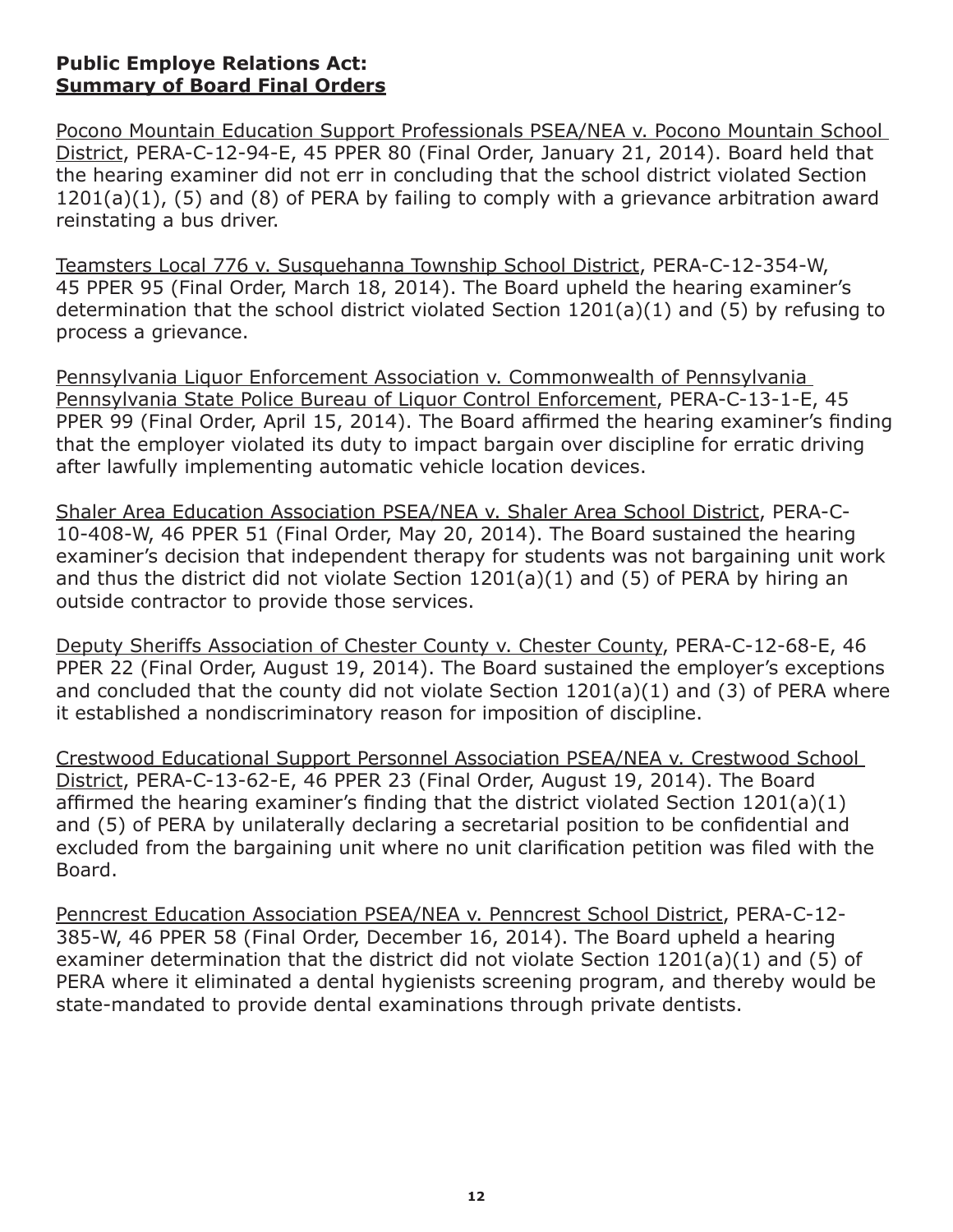#### **Public Employe Relations Act: Final Orders Dismissing Exceptions to Administrative Dismissals**

Morton Harr v. Westmoreland County Community College, PERA-C-13-279-W, 45 PPER 85 (Final Order, January 21, 2014). The Board sustained the secretary's determination that the charge of unfair practices alleging a failure to assign overtime was untimely, and that the complainant lacked standing to file charges under Section 1201(a)(5), (6) and (9) of PERA.

In the Matter of the Employes of Franklin Area School District, PERA-U-13-359-W, 45 PPER 86 (Final Order, February 18, 2014). The Board upheld the secretary's decision declining to direct a hearing on the school district's unit clarification petition where grievance arbitration is available to determine inclusion of a position within the certified broad-based bargaining unit.

Pennsylvania Social Services Union, Local 668, Service Employees International Union v. Lancaster County, PERA-C-13-348-E, 45 PPER 94 (Final Order, March 18, 2014). The Board held that the union's exceptions to the secretary's decision to dismiss the charge of unfair practices were untimely filed, and stated that the secretary did not err in declining to issue a complaint on the union's allegation that that the employer violated Section 1201(a)(5) of PERA with regard to discussing a location for bargaining.

Radnor Township v. Radnor Association of Township Employees, PERA-C-14-88-E, 46 PPER 1 (Final Order, June 17, 2014). The Board dismissed exceptions to the secretary's determination that the district failed to allege facts to support that the union violated Section 1201(b)(3) or (5) by filing a grievance after an alleged settlement where under the express terms of the agreement the settlement was void if the employe refused to sign.

Wes L. Brown v. Elegant Arrivals Limousine Service, Steve Miga, PERA-C-14-196-E, 46 PPER 32 (Final Order, September 16, 2014). The Board upheld the secretary's determination that under PERA the Board lacked jurisdiction over the employer, a limousine company.

Allentown Education Association PSEA/NEA v. Allentown City School District, PERA-C-14-203-E, 46 PPER 37 (Final Order, October 21, 2014). The Board dismissed the union's exceptions for lack of specificity, rendering final the secretary's decision not to issue a complaint on the union's charge under Section 1201(a)(1), (2) and (3) of PERA.

International Brotherhood of Electrical Workers, Local 29 v. Beaver Borough, PERA-C-14-244-W, 46 PPER 39 (Final Order, October 21, 2014). The Board made final the secretary's determination that the allegations of misrepresentations made during bargaining did not rise to the level of an unfair practice under PERA warranting the issuance of a complaint.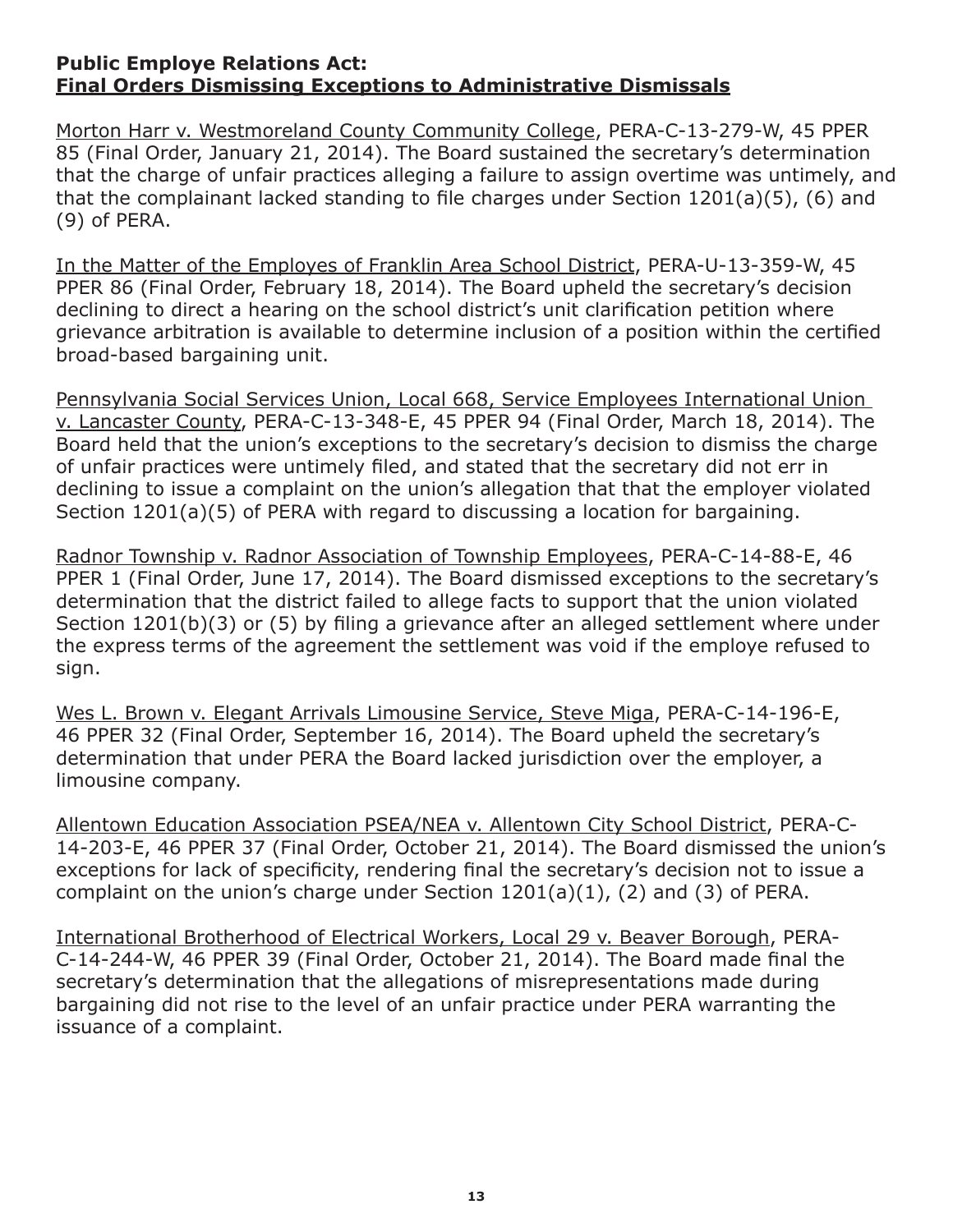## **Public Employe Relations Act: Summary of Court Opinions**

## *Commonwealth Court*

Rochester Township v. Pennsylvania Labor Relations Board, No. C.D. 2013 (December 12, 2014). In an unreported decision, the Commonwealth Court affirmed the Board's final order holding that the township violated Section 1201(a)(1) and (3) of PERA by refusing to employ the township clerk in a hybrid secretary/clerk position because of the manner in which the union assisted her in negotiating and resolving grievances.

### *Supreme Court*

Lancaster County v. Pennsylvania Labor Relations Board, No. 36 MAP 2013, 94 A.3d 979 (June 16, 2014). The Supreme Court reversed the Commonwealth Court and reinstated the Board's final order holding that maintenance mechanics at the county prison who monitored inmates working outside the prison walls were guards at prisons within the meaning of Section 604(3) of PERA.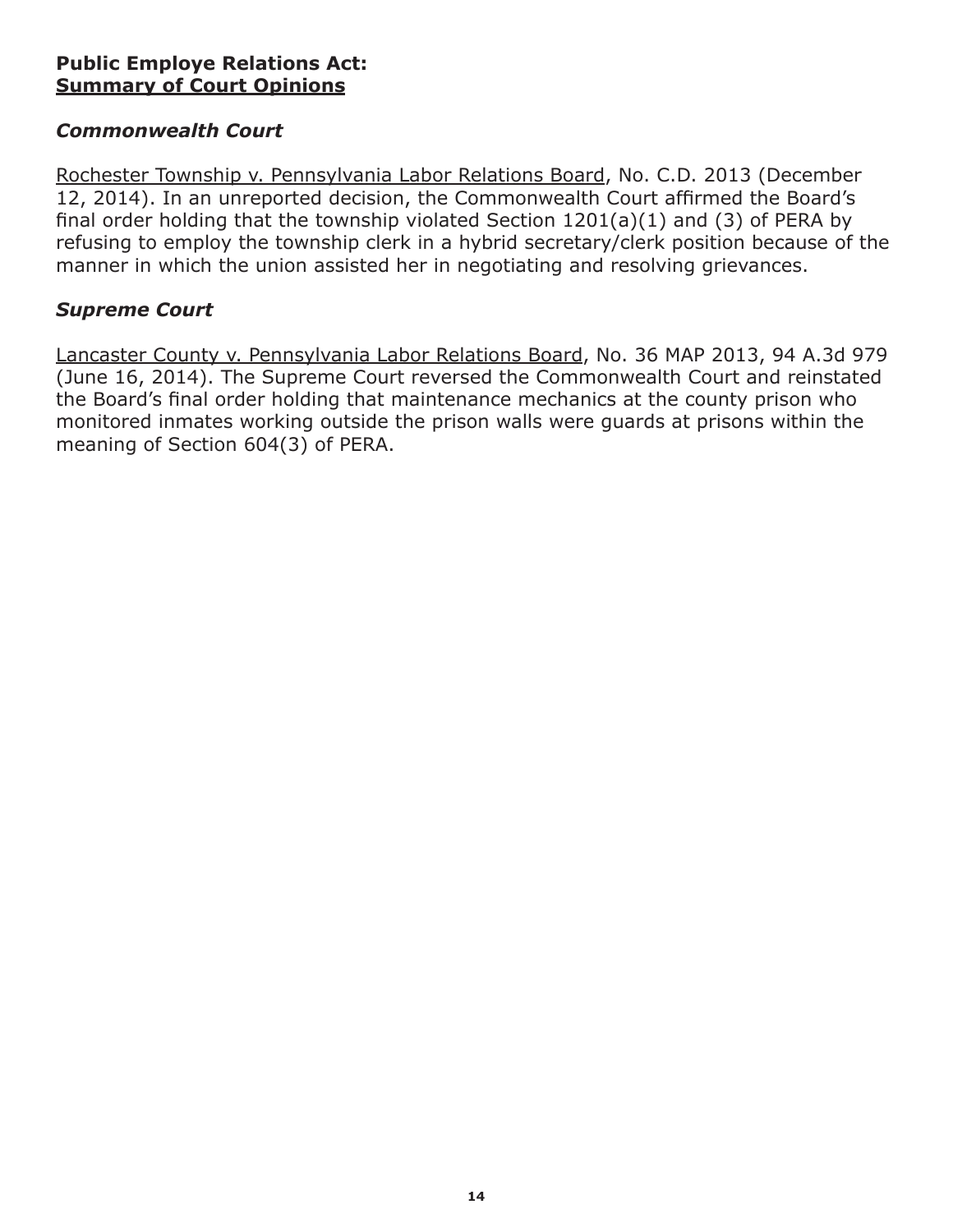## **ACT 111 OF 1968**

#### **SUMMARY OF CASELOAD AND CASE PROCESSING**

In 2014, 129 cases were filed with the PLRB relating to police officers and firefighters under Act 111 of 1968. These cases included 110 unfair practice cases, 12 certification cases, five unit clarification cases, and two decertification cases. The unfair practice prohibitions and procedures of the Pennsylvania Labor Relations Act also apply to Act 111 cases, and specify both employer and employe organization unfair practices. As noted in the section of this report pertaining to the Public Employe Relations Act, the Board lacks jurisdiction over unfair practice charges alleging duty of fair representation failures by unions.

As shown in Table 10 on page 17, the Board concluded 107 police and firefighter unfair practice cases. Table 11 shows the subsections of the PLRA cited in the sustained charges.

#### **Representation**

Following is a summary of activity involving certification, decertification and unit clarification of police and firefighter bargaining units.

The Public Employe Relations Act requires that all new collective bargaining units under PERA must be certified as appropriate by the PLRB. Under the Pennsylvania Labor Relations Act, which applies in police and fire cases, PLRB certification of a unit is only required when a question concerning representation is raised. This means that, under the PLRA, bargaining may occur and a bargaining obligation may exist without the PLRB's first certifying the employe representative involved.

While the PLRA contains no specific provisions for decertification, a petition on behalf of 30 percent or more of the employes in an existing certified unit can request an election which will result in decertification of the bargaining unit if the majority of the voting employes vote for no representation. A decertification order may also be issued if the bargaining representative disclaims interest in the unit.

In 2014, the Board concluded 26 representation related cases under Act 111. Table 12 on page 17 gives more detailed information about the method of disposition for certification, decertification and unit clarification cases under Act 111.

Finally, in 2014 the Board conducted 11 certification and one decertification elections under Act 111.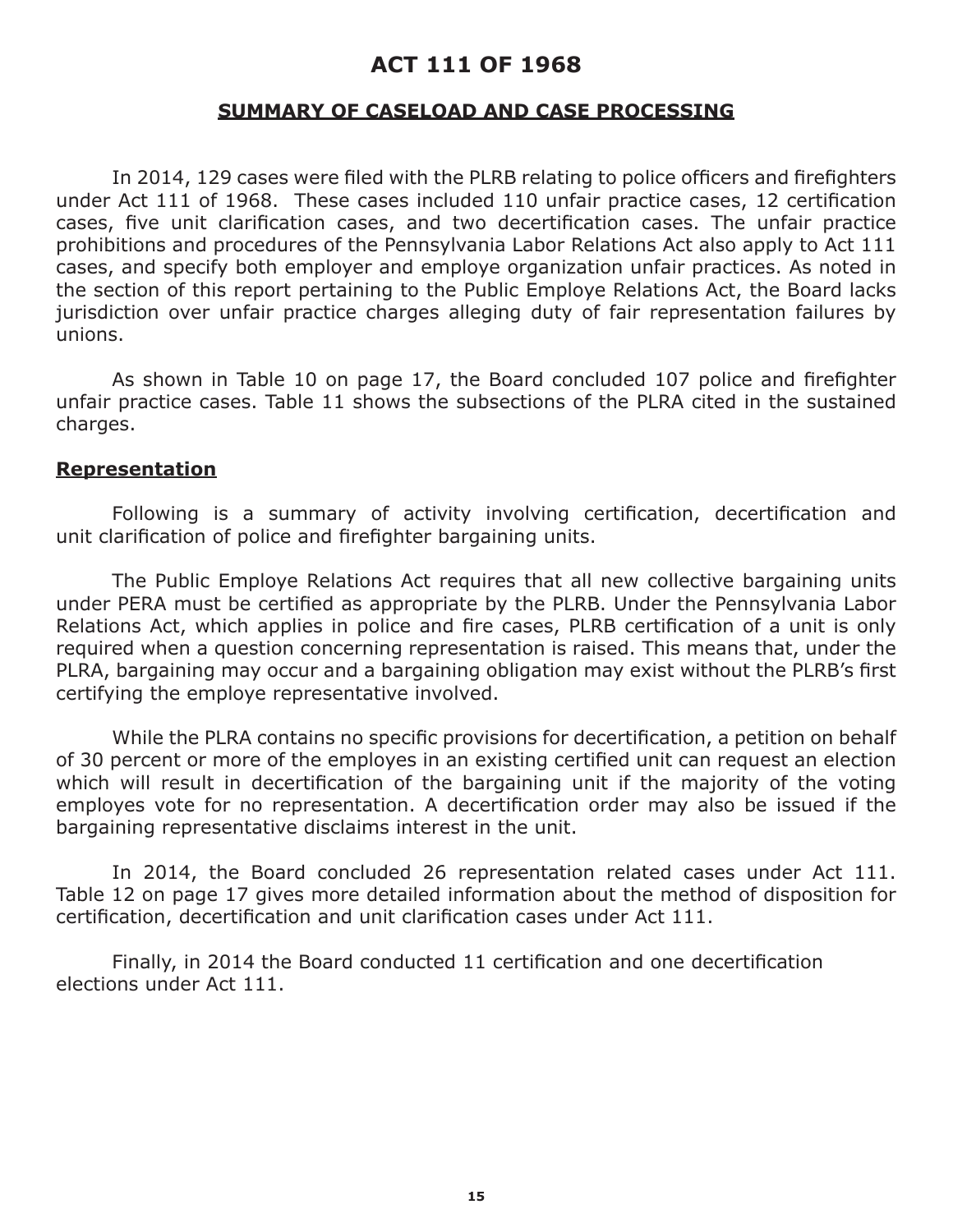## ACT 111 OF 1968 (POLICE AND FIREFIGHTERS)

#### UNFAIR PRACTICE CASES CONCLUDED, BY METHOD OF DISPOSITION AND TYPE OF ORDER: 2014

| Method of Disposition by Type of Order             |    | Totals |
|----------------------------------------------------|----|--------|
| <b>Cases Sustained (Unfair Practice</b><br>Found): |    |        |
| By Hearing Examiner Order                          | 5  | 5      |
| <b>Cases Dismissed:</b>                            |    |        |
| By Board Final Order                               | 1  |        |
| By Hearing Examiner Order                          | 3  |        |
| By No Complaint Letter                             | 12 | 16     |
| <b>Cases Withdrawn by Nisi Order</b>               | 85 | 86     |
| By Withdrawal of Exceptions                        | 1  |        |
| <b>Total Number of Cases Concluded</b>             |    | 107    |

## **TABLE 11**

## ACT 111 OF 1968 (POLICE AND FIREFIGHTERS)

UNFAIR PRACTICES FOUND, BY SUBSECTIONS OF SECTION 6 OF THE PLRA: 2014

| Specific subsection(s) Cited in Charges Sustained: |  |
|----------------------------------------------------|--|
| $(1)(a)$ and $(c)$                                 |  |
| $(1)(a)$ and $(e)$                                 |  |
| <b>Total Charges Sustained</b>                     |  |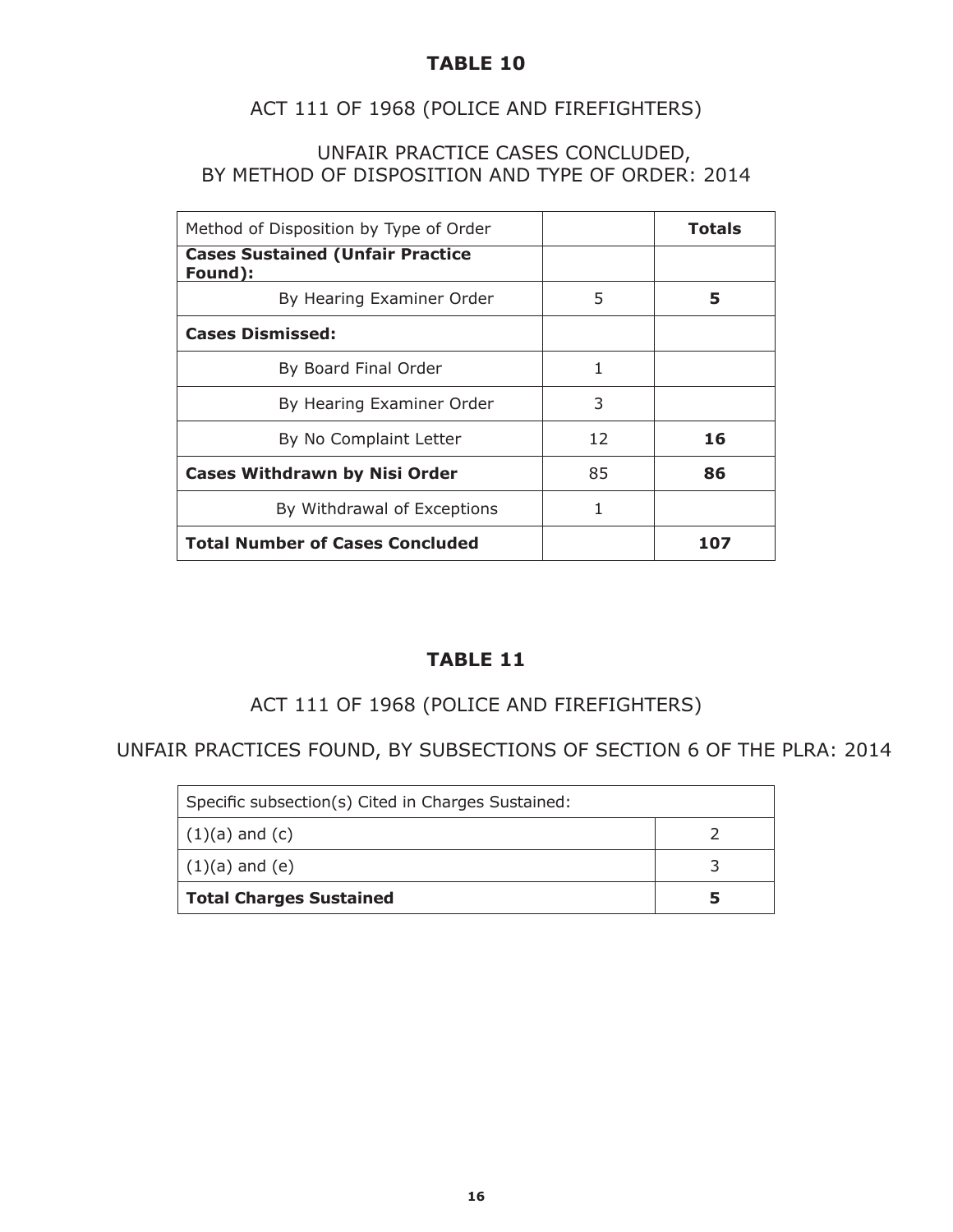## ACT 111 OF 1968 (POLICE AND FIREFIGHTERS)

CERTIFICATION, DECERTIFICATION AND UNIT CLARIFICATION CASES CONCLUDED, BY METHOD OF DISPOSITION AND TYPE OF ORDER: 2014

| <b>Total Number of Certification Cases Concluded:</b>      | 16            |
|------------------------------------------------------------|---------------|
| By Nisi Order of Certification                             | $\mathcal{P}$ |
| By Final Order                                             |               |
| By Nisi Order of Certification of Representative           | 10            |
| By Order                                                   | 3             |
| <b>Total Number of Decertification Cases Concluded:</b>    | з             |
| By Nisi Order of Decertification                           | 3             |
| <b>Total Number of Unit Clarification Cases Concluded:</b> | 7             |
| By Nisi Order of Unit Clarification                        | 1             |
| By Proposed Order of Unit Clarification                    | 5             |
| By Administrative Dismissal                                |               |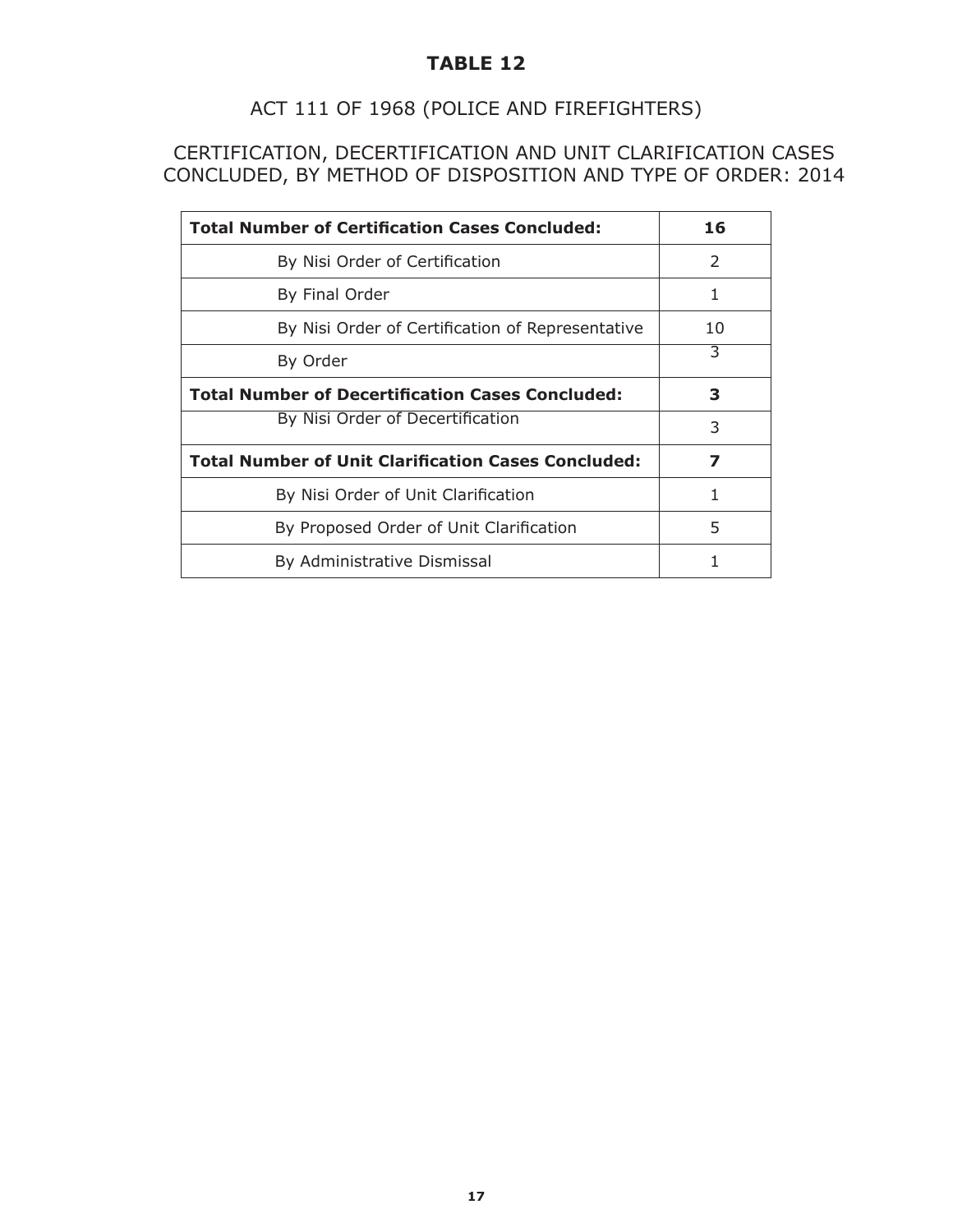#### **Act 111 of 1968: Summary of Board Final Orders**

In the Matter of the Employes of Emmaus Borough, PR-R-13-100-E, 46 PPER 33 (Final Order, September 16, 2014). The Board affirmed the hearing examiner's determination that firefighters who were paid an hourly wage by the borough and who were under the supervision and direction of a borough employe, were employes of the borough for purposes of Act 111.

#### **Act 111 of 1968: Final Orders Dismissing Exceptions to Administrative Dismissals**

Fraternal Order of Police, Fort Pitt Lodge No. 1 v. City of Pittsburgh, PF-C-14-41-E, 46 PPER 2 (Final Order, June 17, 2014). The Board affirmed the Secretary's decision not to issue a complaint on the union's allegations that the city violated Section  $6(1)(a)$  and  $(e)$ of the PLRA where the mutual aid agreement between the city and county bomb squads did not effectuate a removal of bargaining unit work.

Leonard E. Bloom v. Philipsburg Borough, PERA-C-14-240-E, 46 PPER 34 (Final Order, September 16, 2014). The Board sustained the Secretary's determination that the Board lacked jurisdiction over a retired police officer's unfair practice charge filed under PERA.

#### **Act 111 of 1968: Summary of Court Opinions**

## *Commonwealth Court*

Chambersburg Borough v. Pennsylvania Labor Relations Board, Nos. 2008 C.D. 2013 and 2009 C.D. 2014 (December 4, 2014). In a reported decision, the Commonwealth Court reversed the Board and held that a letter sent by the local representative of the borough firefighters to volunteer firefighters asking them to refrain from volunteering in the borough, was engaging in a secondary boycott in violation of Section 6(2)(d) of the PLRA and thus the borough did not violate Section 6(1)(a) and (c) by disciplining the local union president.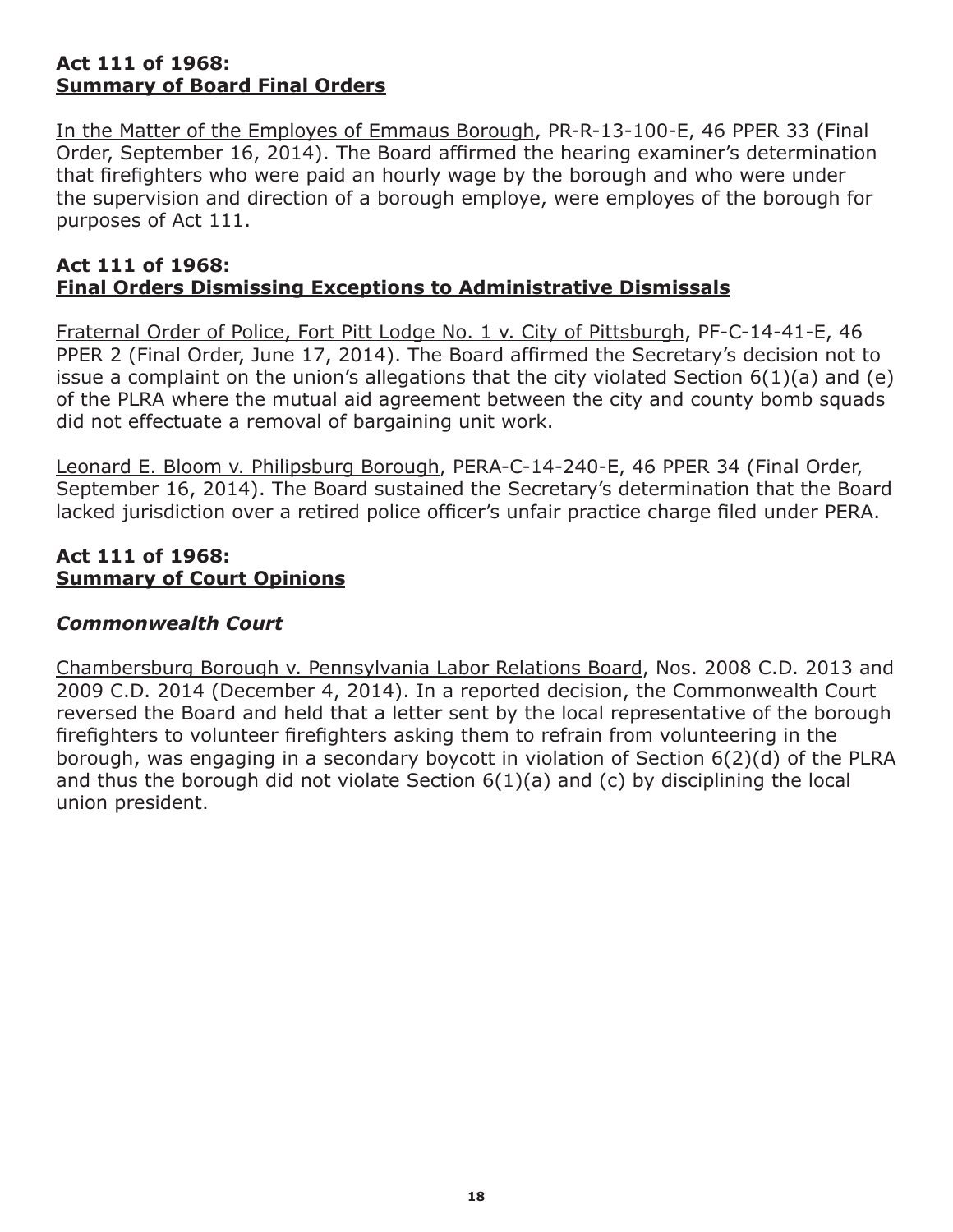## **APPENDIX I**

## **SECTION 1201 OF THE PUBLIC EMPLOYE RELATIONS ACT**

#### ARTICLE XII Unfair Practices

Section 1201. (a) Public employers, their agents or representatives are prohibited from:

- (1) Interfering, restraining or coercing employes in the exercise of the rights guaranteed in Article IV of this act.
- (2) Dominating or interfering with the formation, existence or administration of any employe organization.
- (3) Discriminating in regard to hire or tenure of employment or any term or condition of employment to encourage or discourage membership in any employee organization.
- (4) Discharging or otherwise discriminating against an employe because he has signed or filed an affidavit, petition or complaint or given any information or testimony under this act.
- (5) Refusing to bargain collectively in good faith with an employe representative which is the exclusive representative of employes in an appropriate unit, including but not limited to the discussing of grievances with the exclusive representative.
- (6) Refusing to reduce a collective bargaining agreement to writing and sign such agreement.
- (7) Violating any of the rules and regulations established by the Board regulating the conduct of representation elections.
- (8) Refusing to comply with the provisions of an arbitration award deemed binding under section 903 of Article IX.
- (9) Refusing to comply with the requirements of "meet and discuss."

Section 1201. (b) Employe organizations, their agents, or representatives, or public employes are prohibited from:

- (1) Restraining or coercing public employes in the exercise of the rights guaranteed in Article IV of this act.
- (2) Restraining or coercing a public employer in the selection of his representative for the purposes of collective bargaining or the adjustment of grievances.
- (3) Refusing to bargain collectively in good faith with a public employer, if they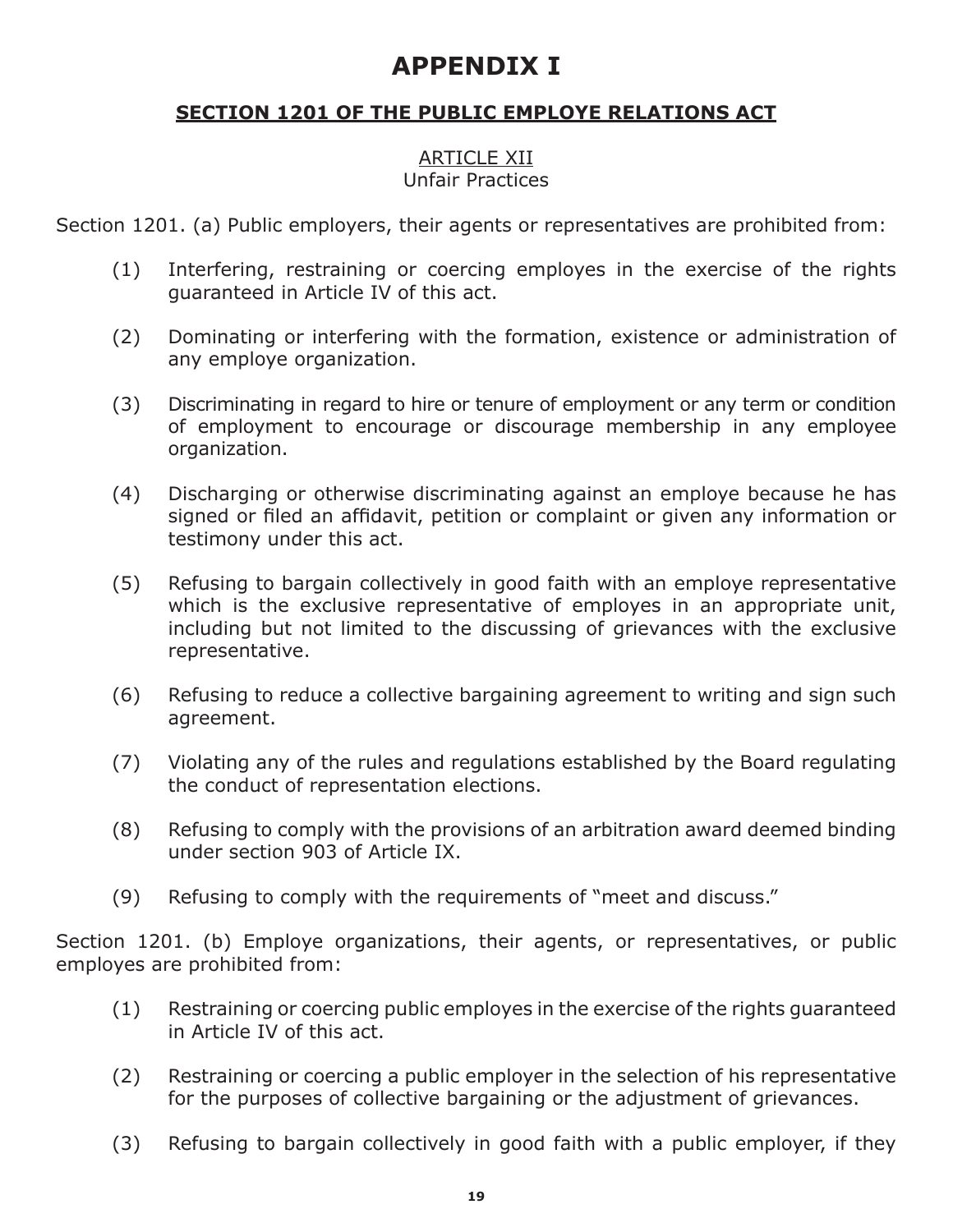have been designated in accordance with the provisions of this act as the exclusive representative of employes in an appropriate unit.

- (4) Violating any of the rules and regulations established by the board regulating the conduct of representation elections.
- (5) Refusing to reduce a collective bargaining agreement to writing and sign such agreement.
- (6) Calling, instituting, maintaining or conducting a strike or boycott against any public employer or picketing any place of business of a public employer on account of any jurisdictional controversy.
- (7) Engaging in, or inducing or encouraging any individual employed by any person to engage in a strike or refusal to handle goods or perform services; or threatening, coercing or restraining any person where an object thereof is to (i) force or require any public employer to cease dealing or doing business with any other person or (ii) force or require a public employer to recognize for representation purposes an employe organization not certified by the board.
- (8) Refusing to comply with the provisions of an arbitration award deemed binding under section 903 of Article IX.
- (9) Refusing to comply with the requirements of "meet and discuss."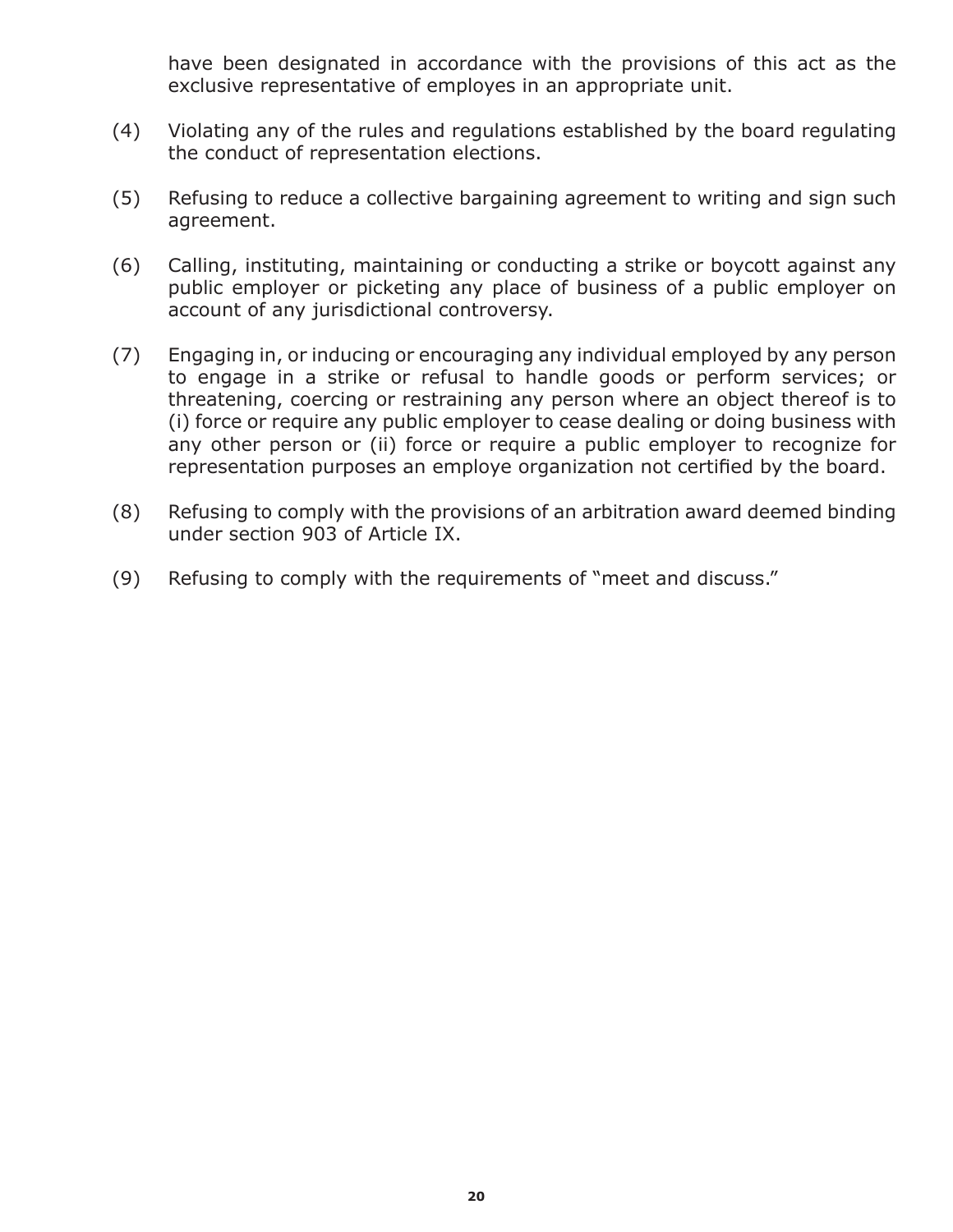## **APPENDIX II**

## **SECTION 6 OF THE PENNSYLVANIA LABOR RELATIONS ACT**

Section 6. Unfair Labor Practices -- (1) It shall be an unfair labor practice for an employer--

- (a) To interfere with, restrain or coerce employes in the exercise of the rights guaranteed in this act.
- (b) To dominate or interfere with the formation or administration of any labor organization or contribute financial or other material support to it: Provided, that subject to rules and regulations made and published by the board pursuant to this act, an employer shall not be prohibited from permitting employes to confer with him during working hours without loss of time or pay.
- (c) By discrimination in regard to hire or tenure of employment, or any term or condition of employment to encourage or discourage membership in any labor organization: Provided, that nothing in this act, or in any agreement approved or prescribed thereunder, or in any other statute of this commonwealth, shall preclude an employer from making an agreement with a labor organization (not established, maintained or assisted by any action defined in this act as an unfair labor practice) to require, as a condition of employment, membership therein, if such labor organization is the representative of the employes, as provided in section seven(a) of this act, in the appropriate collective bargaining unit covered by such agreement when made and if such labor organization does not deny membership in its organization to a person or persons who are employes of the employer at the time of the making of such agreement, provided such employe was not employed in violation of any previously existing agreement with said labor organization.
- (d) To discharge or otherwise discriminate against an employe because he had filed charges or given testimony under this act.
- (e) To refuse to bargain collectively with the representatives of his employes, subject to the provisions of section seven(a) of this act.
- (f) To deduct, collect, or assist in collecting from the wages of employes any dues, fees, assessments, or other contributions payable to any labor organization, unless he is authorized so to do by a majority vote of all the employes in the appropriate collective bargaining unit taken by secret ballot, and unless thereafter received written authorization from each employe whose wages are affected.